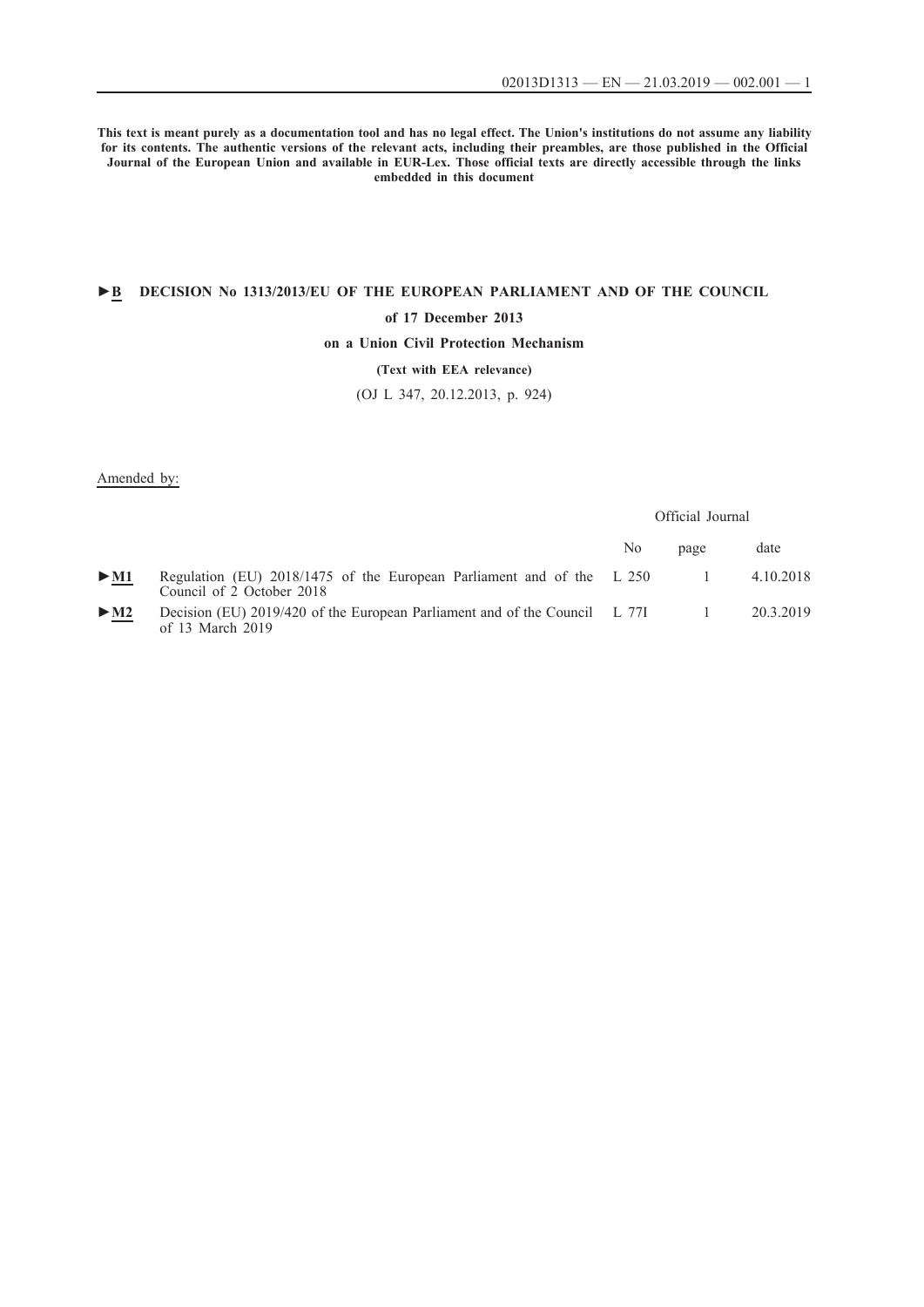### **DECISION No 1313/2013/EU OF THE EUROPEAN PARLIAMENT AND OF THE COUNCIL**

#### **of 17 December 2013**

#### **on a Union Civil Protection Mechanism**

#### **(Text with EEA relevance)**

#### CHAPTER I

#### **GENERAL AND SPECIFIC OBJECTIVES, SUBJECT MATTER, SCOPE AND DEFINITIONS**

### *Article 1*

#### **General objective and subject matter**

1. The Union Civil Protection Mechanism ("the Union Mechanism") shall aim to strengthen the cooperation between the Union and the Member States and to facilitate coordination in the field of civil protection in order to improve the effectiveness of systems for preventing, preparing for and responding to natural and man-made disasters.

2. The protection to be ensured by the Union Mechanism shall cover primarily people, but also the environment and property, including cultural heritage, against all kinds of natural and man-made disasters, including the consequences of acts of terrorism, technological, radiological or environmental disasters, marine pollution, and acute health emergencies, occurring inside or outside the Union. In the case of the consequences of acts of terrorism or radiological disasters, the Union Mechanism may cover only preparedness and response actions.

3. The Union Mechanism shall promote solidarity between the Member States through practical cooperation and coordination, without prejudice to the Member States' primary responsibility to protect people, the environment, and property, including cultural heritage, on their territory against disasters and to provide their disaster-management systems with sufficient capabilities to enable them to cope adequately and in a consistent manner with disasters of a nature and magnitude that can reasonably be expected and prepared for.

4. This Decision lays down the general rules for the Union Mechanism and the rules for the provision of financial assistance under the Union Mechanism.

5. The Union Mechanism shall not affect obligations under existing relevant legal acts of the Union, under the Treaty establishing the European Atomic Energy Community or under existing international agreements.

6. This Decision shall not apply to the actions carried out under Regulation (EC) No 1257/96, Regulation (EC) No 1406/2002, Regulation (EC) No 1717/2006, Decision No 1082/2013/EU of the European Parliament and of the Council  $(1)$  or Union legislation concerning action programmes in the fields of health, home affairs and justice.

<sup>(1)</sup> Decision No 1082/2013/EU of the European Parliament and of the Council of 22 October 2013 on serious cross-border threats to health and repealing Decision No 2119/98/EC (OJ L 293, 5.11.2013, p. 1).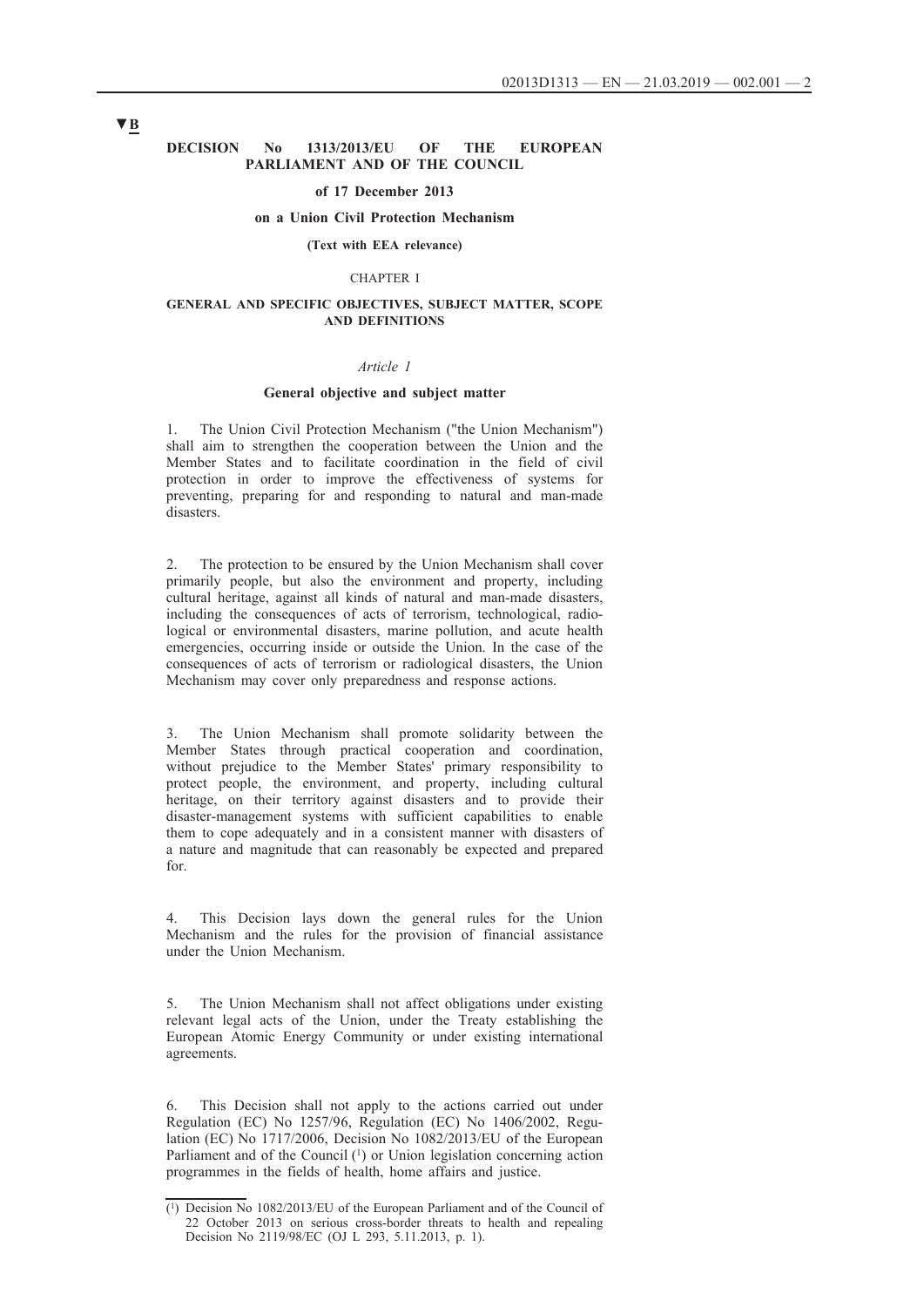#### *Article 2*

### **Scope**

1. This Decision shall apply to cooperation in the field of civil protection. Such cooperation shall include:

- (a) prevention and preparedness actions inside the Union and, as far as Articles 5(2) and 13(3) and 28 are concerned, also outside the Union; and
- (b) actions to assist with the response to immediate adverse consequences of a disaster inside or outside the Union, including in the countries referred to in Article 28(1), following a request for assistance through the Union Mechanism.

2. This Decision shall take into account the special needs of isolated, outermost and other regions or islands of the Union in terms of prevention of, preparedness for and response to disasters as well as the special needs of the overseas countries and territories in terms of disaster response.

### *Article 3*

#### **Specific objectives**

1. The Union Mechanism shall support, complement and facilitate coordination of Member States' action in pursuit of the following common specific objectives:

- (a) to achieve a high level of protection against disasters by preventing or reducing their potential effects, by fostering a culture of prevention and by improving cooperation between the civil protection and other relevant services;
- (b) to enhance preparedness at Member State and Union level to respond to disasters;

#### **▼M2**

(c) to facilitate rapid and efficient response in the event of disasters or imminent disasters, including by taking measures to mitigate the immediate consequences of disasters;

### **▼B**

(d) to increase public awareness and preparedness for disasters;

### **▼M2**

- (e) to increase the availability and use of scientific knowledge on disasters; and
- (f) to step up cooperation and coordination activities at cross-border level and between Member States prone to the same types of disasters.

### **▼B**

2. Indicators shall be used for monitoring, evaluating and reviewing as appropriate the application of this Decision. Those indicators shall be: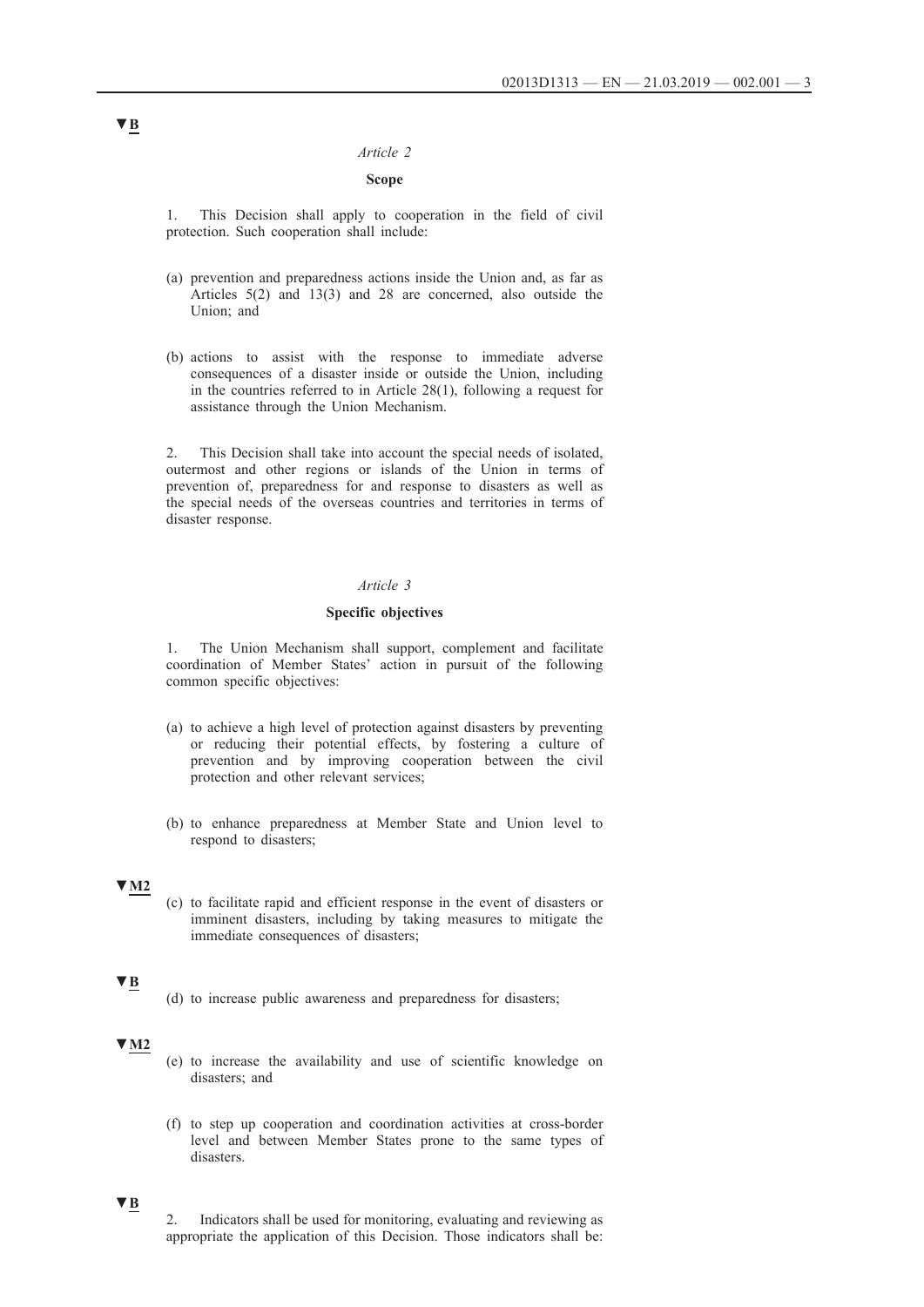(a) progress in implementing the disaster prevention framework: measured by the number of Member States that have made available to the Commission the information referred to in point (d) of Article  $6(1)$ ;

### **▼B**

- (b) progress in increasing the level of readiness for disasters: measured by the quantity of response capacities included in the **►M2** European Civil Protection Pool ◄ in relation to the capacity goals referred to in Article 11 and the number of modules registered in the CECIS;
- (c) progress in improving the response to disasters: measured by the speed of interventions under the Union Mechanism and the extent to which the assistance contributes to the needs on the ground; and
- (d) progress in increasing public awareness and preparedness for disasters: measured by the level of awareness of Union citizens of the risks in their region.

#### *Article 4*

#### **Definitions**

For the purpose of this Decision, the following definitions shall apply:

- 1. 'disaster' means any situation which has or may have a severe impact on people, the environment, or property, including cultural heritage;
- 2. 'response' means any action taken upon request for assistance under the Union Mechanism in the event of an imminent disaster, or during or after a disaster, to address its immediate adverse consequences;
- 3. 'preparedness' means a state of readiness and capability of human and material means, structures, communities and organisations enabling them to ensure an effective rapid response to a disaster, obtained as a result of action taken in advance;
- 4. 'prevention' means any action aimed at reducing risks or mitigating adverse consequences of a disaster for people, the environment and property, including cultural heritage;
- 5. 'early warning' means the timely and effective provision of information that allows action to be taken to avoid or reduce risks and the adverse impacts of a disaster, and to facilitate preparedness for an effective response;
- 6. 'module' means a self-sufficient and autonomous predefined taskand needs-driven arrangement of Member States' capabilities or a mobile operational team of the Member States, representing a combination of human and material means that can be described in terms of its capacity for intervention or by the task(s) it is able to undertake;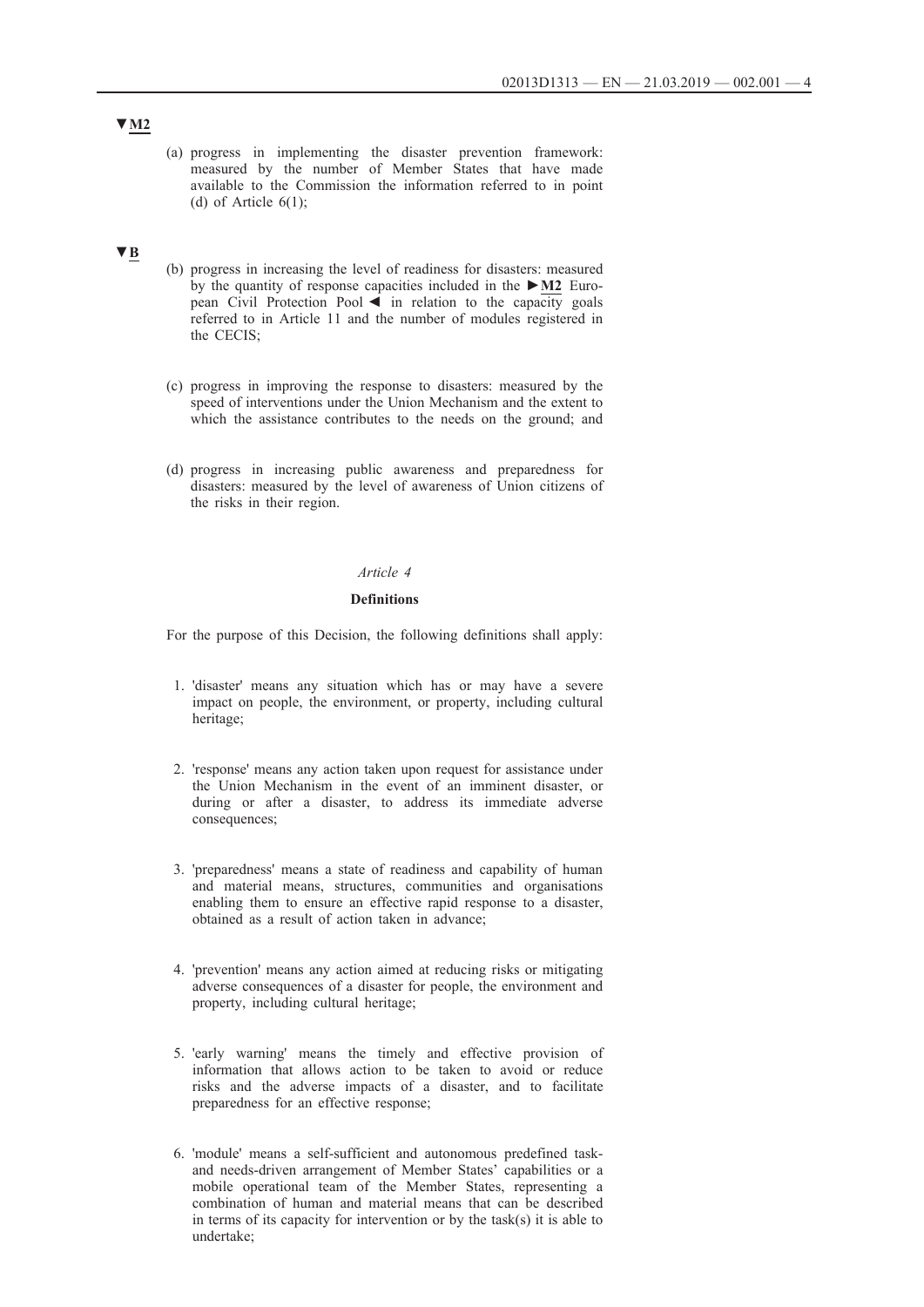- 7. 'risk assessment' means the overall cross-sectoral process of risk identification, risk analysis, and risk evaluation undertaken at national or appropriate sub-national level;
- 8. 'risk management capability' means the ability of a Member State or its regions to reduce, adapt to or mitigate risks (impacts and likelihood of a disaster), identified in its risk assessments to levels that are acceptable in that Member State. Risk management capability is assessed in terms of the technical, financial and administrative capacity to carry out adequate:
	- (a) risk assessments;
	- (b) risk management planning for prevention and preparedness; and
	- (c) risk prevention and preparedness measures;
- 9. 'host nation support' means any action undertaken in the preparedness and response phases by the country receiving or sending assistance, or by the Commission, to remove foreseeable obstacles to international assistance offered through the Union Mechanism. It includes support from Member States to facilitate the transiting of this assistance through their territory;
- 10. 'response capacity' means assistance that may be provided through the Union Mechanism upon request;
- 11. 'logistical support' means the essential equipment or services required for expert teams referred to in Article 17(1) to perform their tasks, inter alia communication, temporary accommodation, food or in-country transport;

### **▼M2**

12. 'participating State' means a third country participating in the Union Mechanism in accordance with Article 28(1).

### **▼B**

#### CHAPTER II

### **PREVENTION**

#### *Article 5*

#### **Prevention actions**

1. To fulfil the prevention objectives and carry out prevention actions, the Commission shall:

### **▼M2**

(a) take action to improve the knowledge base on disaster risks, and to better facilitate and promote cooperation and the sharing of knowledge, the results of scientific research and innovation, best practices and information, including among Member States that share common risks;

### **▼B**

(b) support and promote Member States' risk assessment and mapping activity through the sharing of good practices, and facilitate access to specific knowledge and expertise on issues of common interest;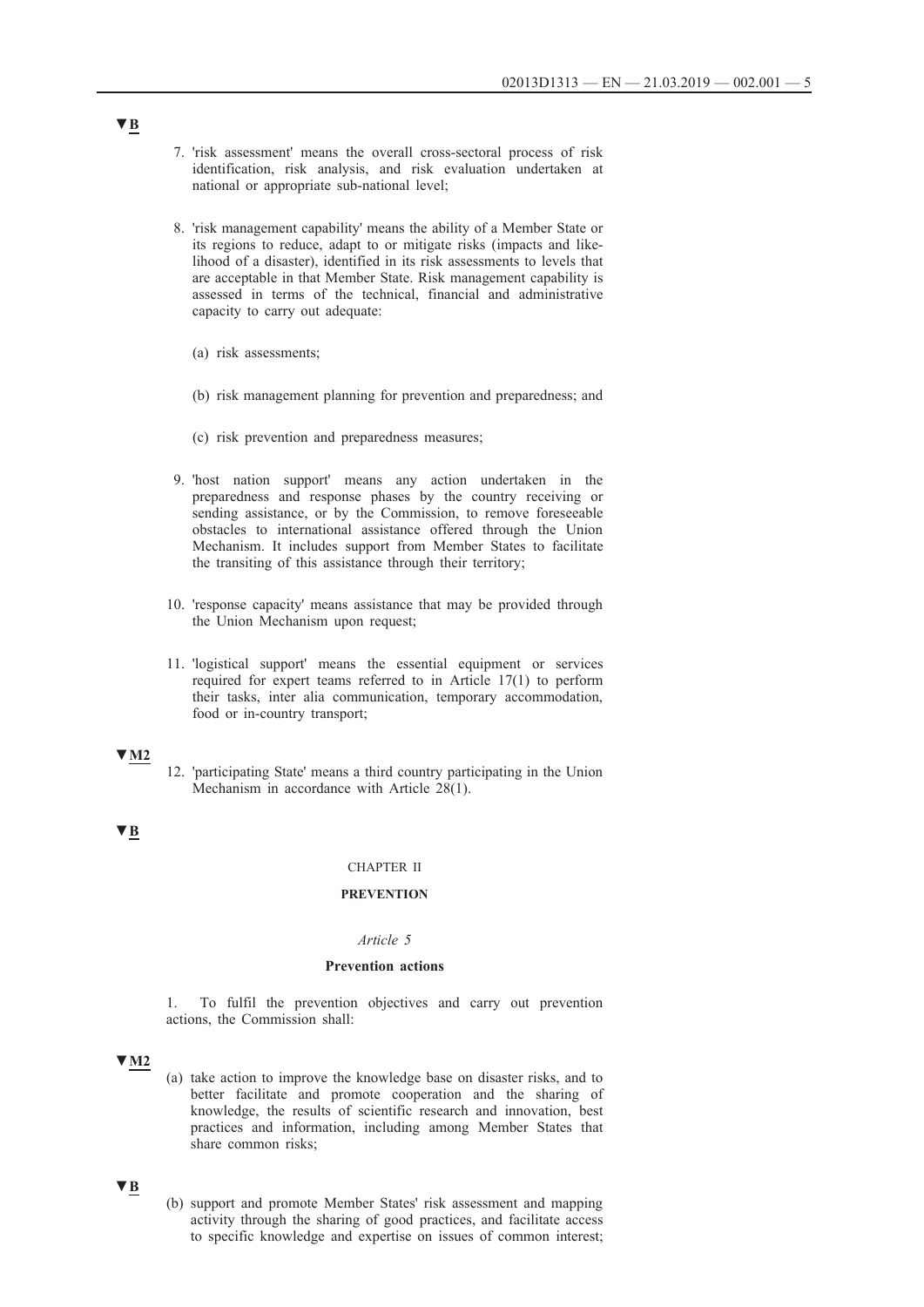- (c) establish and regularly update a cross-sectoral overview and map of natural and man-made disaster risks the Union may face, by taking a coherent approach across different policy areas that may address or affect disaster prevention and taking due account of the likely impacts of climate change;
- (d) encourage an exchange of good practices on preparing national civil protection systems to cope with the impact of climate change;
- (e) promote and support the development and implementation of Member States' risk management activity through the sharing of good practices, and facilitate access to specific knowledge and expertise on issues of common interest;

### **▼M2**

(f) compile and disseminate the information made available by Member States; organise an exchange of experiences about the assessment of risk management capability; and facilitate the sharing of good practices in prevention and preparedness planning, including through voluntary peer reviews;

# **▼B**

- (g) report periodically, in accordance with the deadlines set out in point (c) of Article 6, to the European Parliament and to the Council on the progress made in the implementation of Article 6;
- (h) promote the use of various Union funds which may support sustainable disaster prevention and encourage the Member States and regions to exploit those funding opportunities;

### **▼M2**

(i) highlight the importance of risk prevention, support the Member States in awareness-raising, public information and education, and support the Member States' efforts in the provision of public information on alert systems, by providing guidance on such systems, including on a cross-border level;

#### **▼B**

- (j) promote prevention measures in the Member States and third countries, referred to in Article 28, through the sharing of good practices, and facilitate access to specific knowledge and expertise on issues of common interest; and
- (k) in close consultation with Member States, take additional necessary supporting and complementary prevention action in order to achieve the objective specified in point (a) of Article 3(1).

2. At the request of a Member State, a third country or the United Nations or its agencies, the Commission may deploy an expert team on site to provide advice on prevention measures.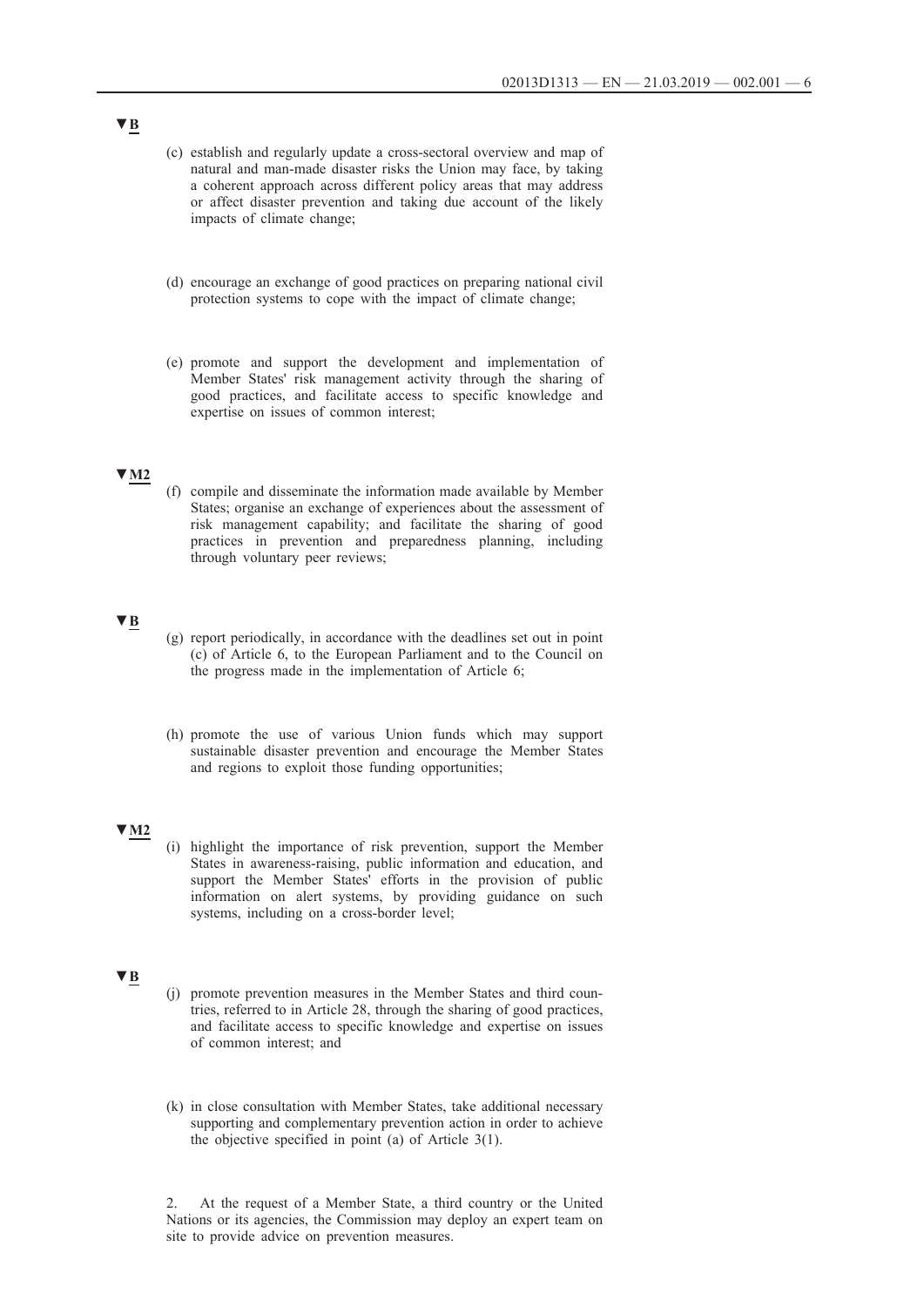#### *Article 6*

#### **Risk management**

In order to promote an effective and coherent approach to the prevention of and preparedness for disasters by sharing non- sensitive information, namely information disclosure of which would not be contrary to the essential interests of Member States' security, and to promote the exchange of best practices within the Union Mechanism, Member States shall:

- (a) further develop risk assessments at national or appropriate subnational level;
- (b) further develop the assessment of risk management capability at national or appropriate sub-national level;
- (c) further develop and refine disaster risk management planning at national or appropriate sub-national level;
- (d) make available to the Commission a summary of the relevant elements of the assessments referred to in points (a) and (b), focusing on key risks. For key risks having cross-border impacts as well as, where appropriate, for low probability risks with a high impact, Member States shall describe priority prevention and preparedness measures. The summary shall be provided to the Commission by 31 December 2020 and every three years thereafter and whenever there are important changes;
- (e) participate, on a voluntary basis, in peer reviews on the assessment of risk management capability.

2. The Commission, in cooperation with Member States, may also establish specific consultation mechanisms to enhance appropriate prevention and preparedness planning and coordination among Member States that are prone to similar types of disasters, including for cross-border risks and low probability risks with a high impact identified under point (d) of paragraph 1.

The Commission shall further develop, together with the Member States, by 22 December 2019, guidelines on the submission of the summary referred to in point (d) of paragraph 1.

4. Where a Member State frequently requests the same type of assistance through the Union Mechanism for the same type of disaster, the Commission, following a careful analysis of the reasons and circumstances of the activation, and with the aim of supporting the Member State concerned to strengthen its level of prevention and preparedness, may:

(a) request that Member State to provide additional information on specific prevention and preparedness measures related to the risk corresponding to that type of disaster; and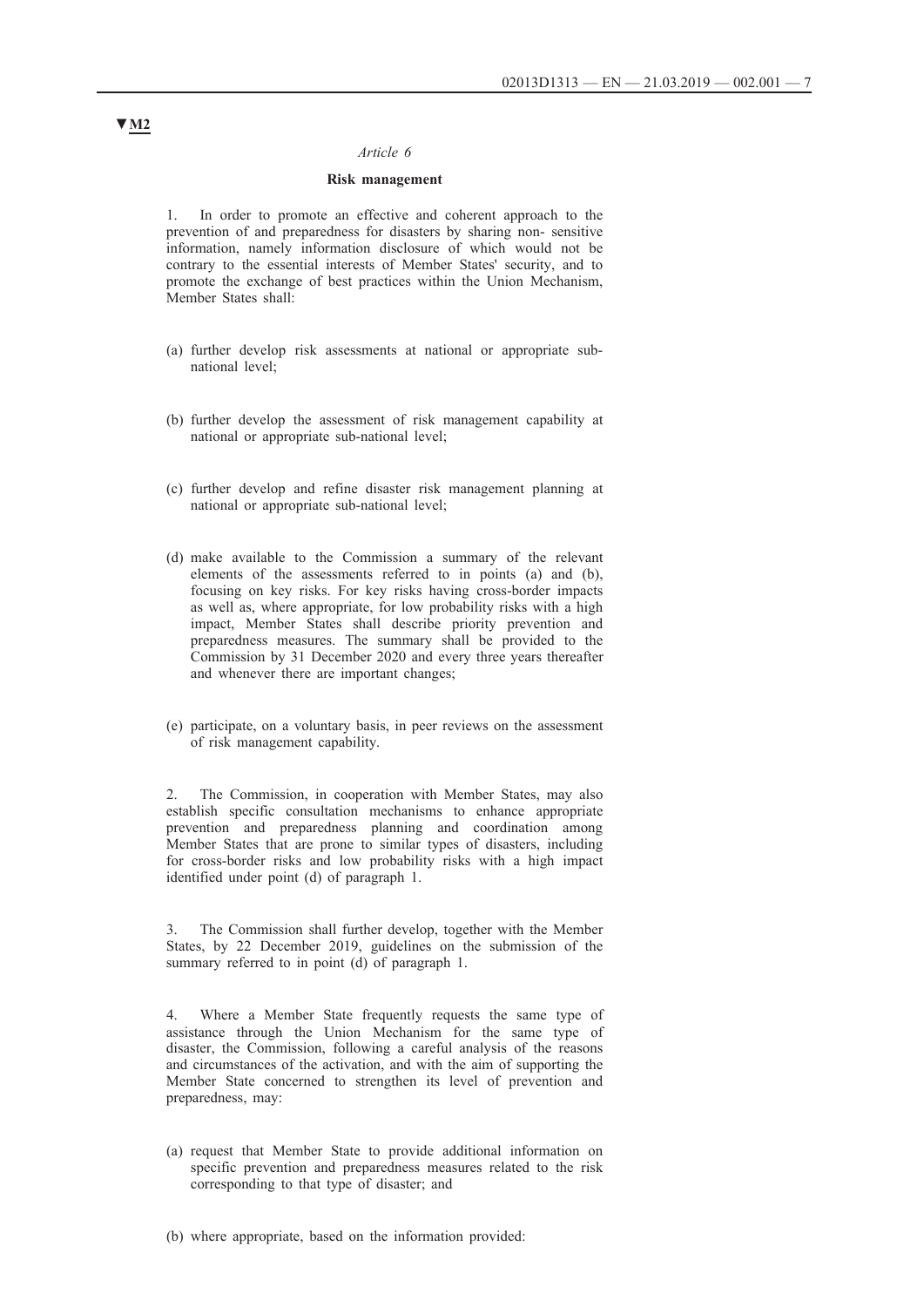- (i) propose the deployment of an expert team on site to provide advice on prevention and preparedness measures; or
- (ii) make recommendations to strengthen the level of prevention and preparedness in the Member State concerned. The Commission and that Member State shall keep each other informed about any measures taken following such recommendations.

In the event that a Member State requests the same type of assistance through the Union Mechanism for the same type of disaster three times within three consecutive years, points (a) and (b) shall apply unless a careful analysis of the reasons for and circumstances of the frequent activations demonstrate that it is not necessary.

#### **▼B**

#### CHAPTER III

### **PREPAREDNESS**

#### *Article 7*

#### **Emergency Response Coordination Centre**

The Emergency Response Coordination Centre (ERCC) is hereby established. The ERCC shall ensure 24/7 operational capacity, and serve the Member States and the Commission in pursuit of the objectives of the Union Mechanism.

#### *Article 8*

#### **General preparedness actions of the Commission**

The Commission shall carry out the following preparedness actions:

- (a) manage the ERCC;
- (b) manage a Common Emergency Communication and Information System (CECIS) to enable communication and sharing of information between the ERCC and the Member States' contact points;
- (c) contribute to the development and better integration of transnational detection and early warning and alert systems of European interest in order to enable a rapid response, and to promote the inter-linkage between national early warning and alert systems and their linkage to the ERCC and the CECIS. Those systems shall take into account and build upon existing and future information, monitoring and detection sources and systems;
- (d) establish and manage the capability to mobilise and dispatch expert teams, responsible for:
	- (i) assessing the needs that can possibly be addressed under the Union Mechanism in the state requesting assistance,
	- (ii) facilitating, when necessary, the coordination of disaster response assistance on site and liaising with the competent authorities of the state requesting assistance, and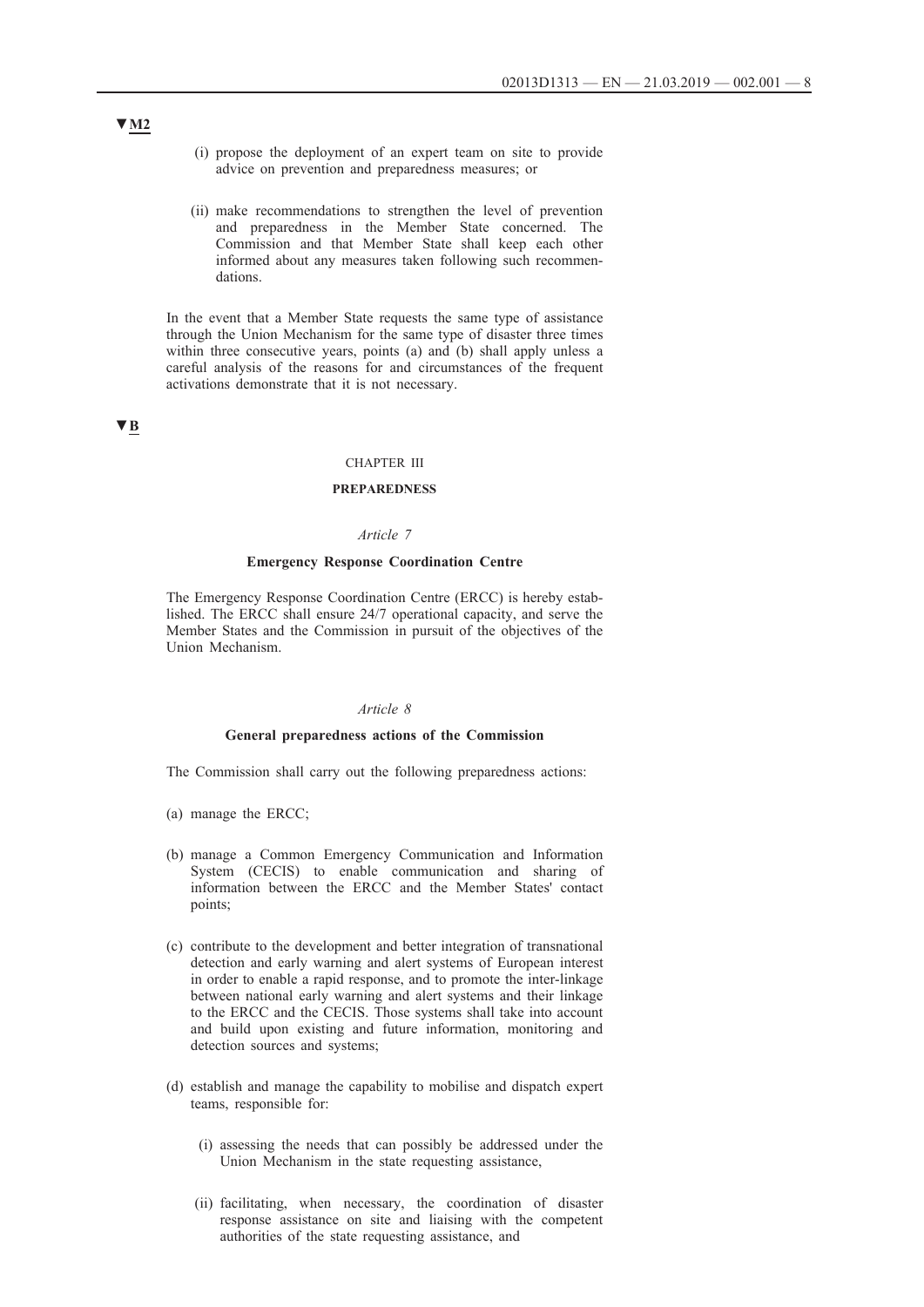- (iii) supporting the requesting state with expertise on prevention, preparedness or response actions;
- (e) establish and maintain the capability to provide logistical support for those expert teams;
- (f) develop and maintain a network of trained experts of the Member States, who can be available at short notice to assist the ERCC in the monitoring of information and facilitating coordination;
- (g) facilitate the coordination of the Member States' pre-positioning of disaster response capacities inside the Union;
- (h) support efforts to improve the inter-operability of modules and other response capacities, taking into account the best practices at the level of the Member States and at international level;
- (i) take, within its sphere of competence, the necessary actions to facilitate host nation support, including developing and updating, together with Member States, guidelines on host nation support, on the basis of operational experience;
- (j) support the creation of voluntary peer review assessment programmes for the Member States' preparedness strategies, based on pre-defined criteria, which will enable recommendations to be formulated to strengthen the level of preparedness of the Union; and
- (k) in close consultation with the Member States, take additional necessary supporting and complementary preparedness action to achieve the objective specified in point (b) of Article 3(1).

#### *Article 9*

#### **General preparedness actions of the Member States**

1. Member States shall, on a voluntary basis, work towards developing modules, in particular to meet priority intervention or support needs under the Union Mechanism.

Member States shall identify, in advance, modules, other response capacities and experts within their competent services, in particular within their civil protection or other emergency services, which could be made available for intervention upon request through the Union Mechanism. They shall take into account that the composition of modules or other response capacities may depend on the type of disaster and on the disaster-related particular needs.

2. Modules shall be made up of the resources of one or more Member States and shall:

(a) be able to perform pre-defined tasks in the areas of response in accordance with established international guidelines and therefore be able to: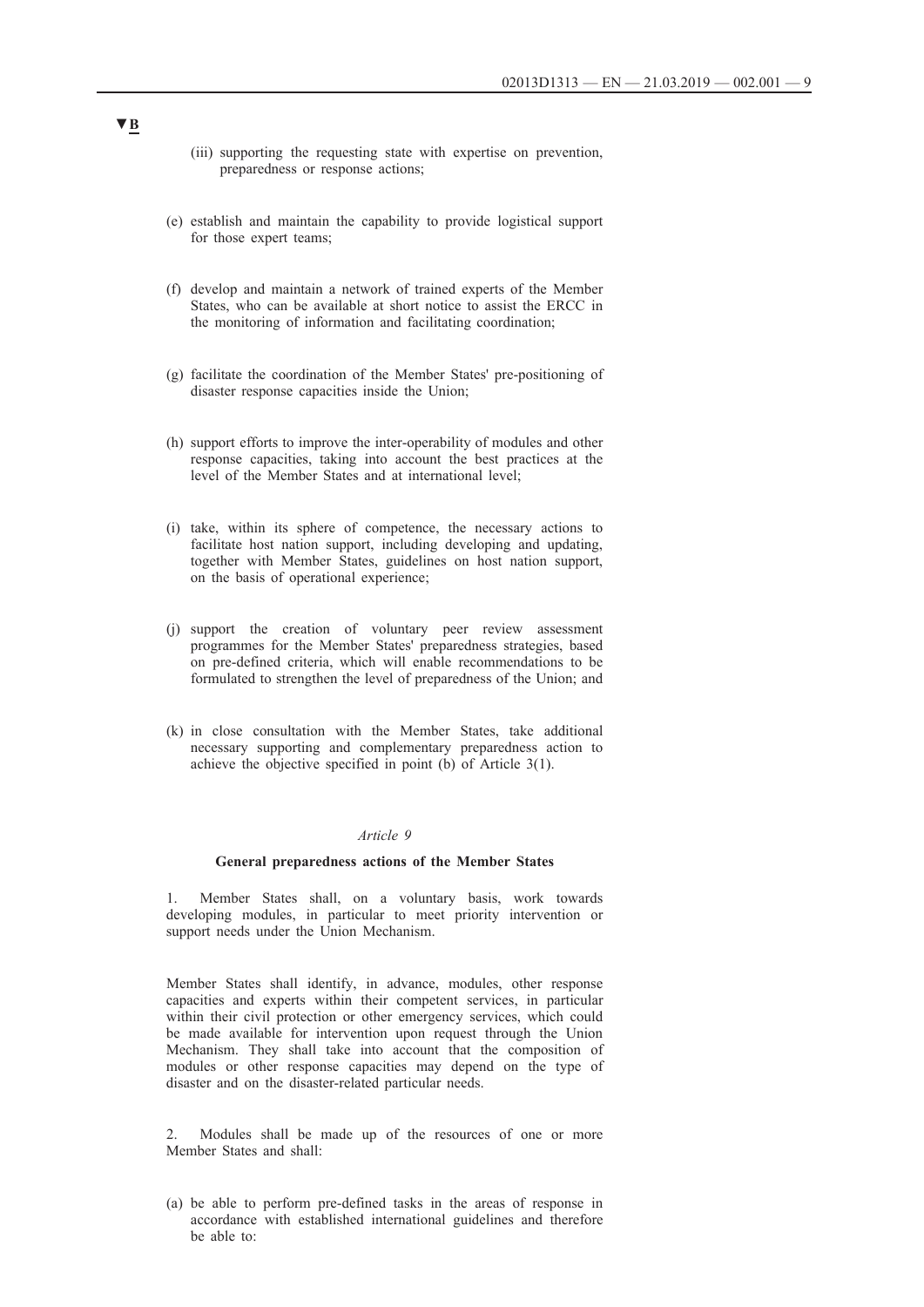- (i) be dispatched at very short notice following a request for assistance through the ERCC; and
- (ii) work self-sufficiently and autonomously for a given period of time;
- (b) be interoperable with other modules;
- (c) undertake training and exercises in order to meet the interoperability requirement;
- (d) be placed under the authority of a person who is responsible for the operation of modules; and
- (e) be able to cooperate with other Union bodies and/or international institutions, in particular the United Nations, as appropriate.

3. The Member States shall, on a voluntary basis, identify, in advance, experts that could be dispatched as members of expert teams, as specified in point (d) of Article 8.

4. The Member States shall consider providing, as required, other response capacities, which could be available from the competent services, or which may be provided by non-governmental organisations and other relevant entities.

Other response capacities may comprise resources from one or more Member States and, where appropriate, shall:

- (a) be able to perform tasks in the areas of response in accordance with established international guidelines and therefore be able to:
	- (i) be dispatched at very short notice following a request for assistance through the ERCC; and
	- (ii) work self-sufficiently and autonomously where necessary for a given period of time;
- (b) be able to cooperate with other Union bodies and/or international institutions, in particular the United Nations, as appropriate.

5. Member States may, subject to appropriate security safeguards, provide information about relevant military capacities that could be used as a last resort as part of the assistance through the Union Mechanism, such as transport and logistical or medical support.

6. Member States shall provide to the Commission relevant information on the experts, modules and other response capacities that they make available for assistance through the Union Mechanism as referred to in paragraphs 1 to 5 and update this information when necessary.

7. Member States shall designate contact points, as referred to in point (b) of Article 8, and inform the Commission accordingly.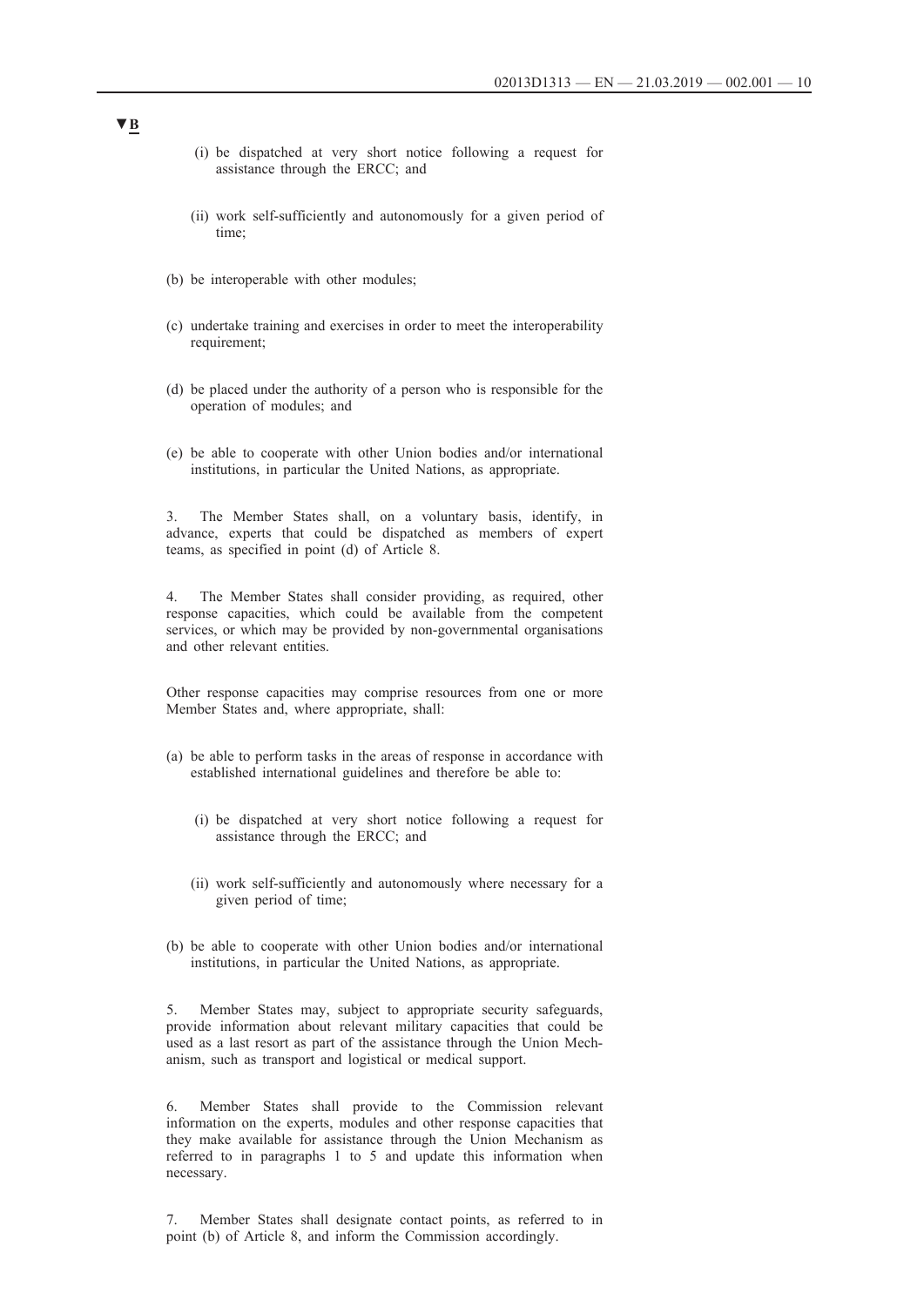8. Member States shall take the appropriate preparedness actions to facilitate host nation support.

9. Member States, supported by the Commission in accordance with Article 23, shall take the appropriate measures to ensure the timely transport of assistance they offer.

### *Article 10*

#### **Planning of operations**

**▼M2**

1. The Commission and the Member States shall work together to improve the planning of disaster response operations, both for natural and man-made disasters, under the Union Mechanism, including through scenario-building for disaster response based on the risk assessments referred to in point (a) of Article 6(1) and the overview of risks referred to in point (c) of Article 5(1), asset mapping and the development of plans for the deployment of response capacities.

### **▼B**

**▼M2**

2. The Commission and the Member States shall identify and promote synergies between civil protection assistance and humanitarian aid funding provided by the Union and Member States in the planning of response operations for humanitarian crises outside the Union.

#### *Article 11*

#### **European Civil Protection Pool**

1. A European Civil Protection Pool shall be established. It shall consist of a pool of voluntarily pre-committed response capacities of the Member States and include modules, other response capacities and categories of experts.

1a. The assistance provided by a Member State through the European Civil Protection Pool shall be complementary to existing capacities in the requesting Member State, without prejudice to the primary responsibility of Member States for disaster prevention and response on their territory.

2. On the basis of identified risks, overall capacities and gaps, the Commission shall define, by means of implementing acts adopted under point (f) of Article 32(1), the types and the number of key response capacities required for the European Civil Protection Pool ("capacity goals").

The Commission, in cooperation with the Member States, shall monitor progress towards the capacity goals set out in the implementing acts referred to in the first subparagraph of this paragraph, and identify potentially significant response capacity gaps in the European Civil Protection Pool. Where such gaps have been identified, the Commission shall examine whether the necessary capacities are available to the Member States outside the European Civil Protection Pool. The Commission shall encourage Member States to address significant response capacity gaps in the European Civil Protection Pool, and may support Member States in accordance with Article 20, point (i) of Article 21(1) and Article 21(2).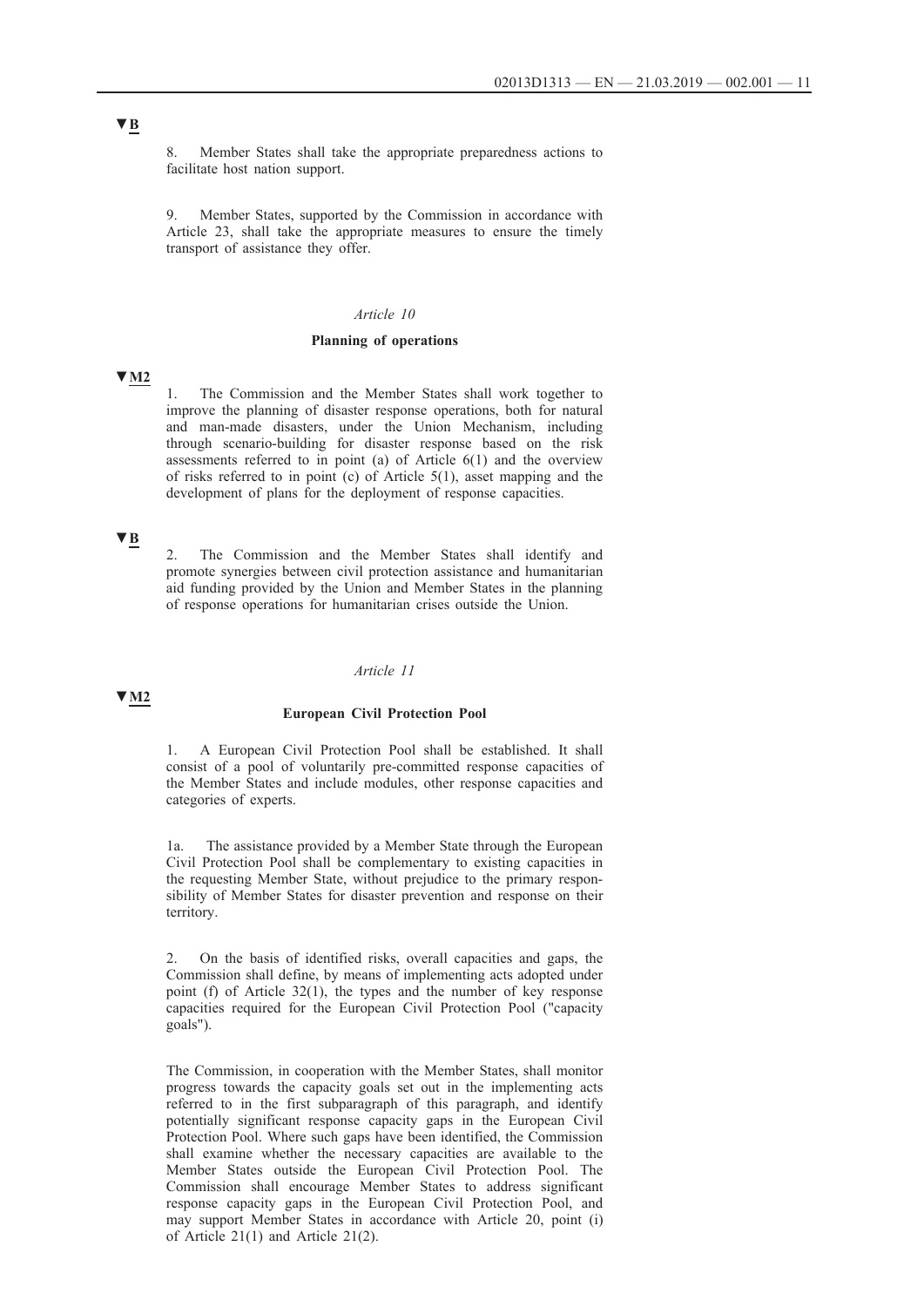3. The Commission shall define quality requirements for the response capacities that Member States commit to the **►M2** European Civil Protection Pool  $\blacktriangleleft$ . The quality requirements shall be based on established international standards, where such standards already exist. The Member States shall be responsible for ensuring the quality of their response capacities.

4. The Commission shall establish and manage a process for certification and registration of the response capacities that the Member States make available to the **►M2** European Civil Protection Pool ◄.

5. Member States shall on a voluntary basis identify and register the response capacities which they commit to the **►M2** European Civil Protection Pool ◄. The registration of multinational modules provided by two or more Member States shall be undertaken jointly by all the Member States concerned.

6. The response capacities that Member States make available for the **►M2** European Civil Protection Pool ◄ shall remain available for national purposes at all times.

7. Response capacities that Member States make available for the **►M2** European Civil Protection Pool ◄ shall be available for response operations under the Union Mechanism following a request for assistance through the ERCC. The ultimate decision on their deployment shall be taken by the Member States which registered the response capacity concerned. When domestic emergencies, force majeure or, in exceptional cases, serious reasons prevent a Member State from making those response capacities available in a specific disaster, that Member State shall inform the Commission as soon as possible by referring to this Article.

8. In the event of deployment, Member States' response capacities shall remain under their command and control and can be withdrawn when domestic emergencies, force majeure or, in exceptional cases, serious reasons prevent a Member State from keeping those response capacities available, in consultation with the Commission. The coordination among the different response capacities shall be facilitated where appropriate by the Commission through the ERCC in accordance with Articles 15 and 16.

9. Member States and the Commission shall ensure an appropriate public awareness of the interventions involving the **►M2** European Civil Protection Pool ◄.

### **▼M2**

### *Article 12*

### **RescEU**

RescEU shall be established to provide assistance in overwhelming situations where overall existing capacities at national level and those pre-committed by Member States to the European Civil Protection Pool are not, in the circumstances, able to ensure an effective response to the various kinds of disasters referred to in Article 1(2).

In order to guarantee an effective response to disasters, the Commission and the Member States shall, where appropriate, ensure an adequate geographical distribution of rescEU capacities.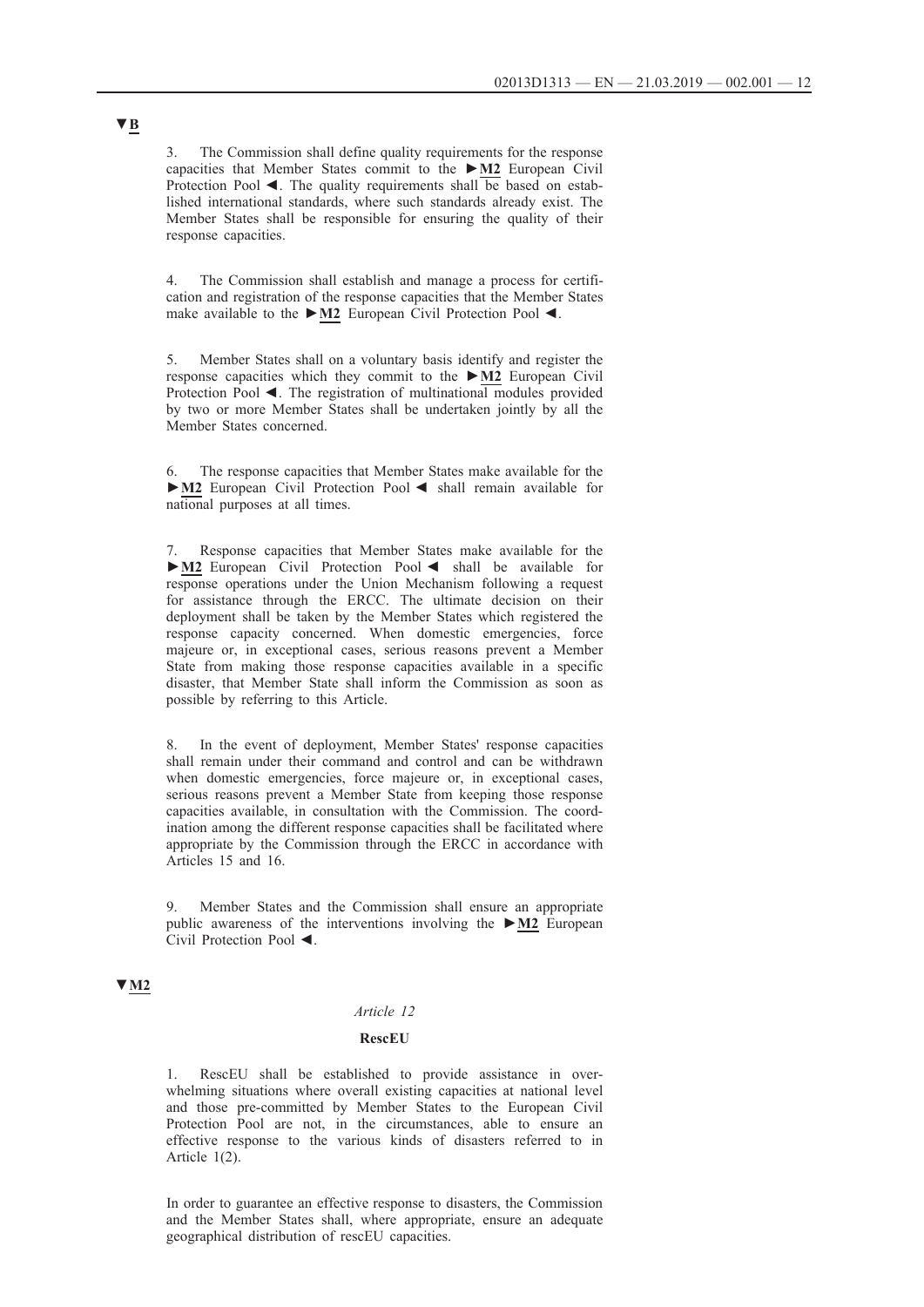2. The Commission shall define, by means of implementing acts adopted under point (g) of Article 32(1), the capacities rescEU shall consist of, taking into account identified and emerging risks, overall capacities and gaps at Union level, in particular in the areas of aerial forest fire fighting, chemical, biological, radiological and nuclear incidents, and emergency medical response. Those implementing acts shall ensure consistency with other applicable Union law. The first such implementing act shall be adopted by 22 June 2019.

3. RescEU capacities shall be acquired, rented or leased by Member States. For that purpose, direct grants may be awarded by the Commission to Member States without a call for proposals. Where the Commission procures rescEU capacities on behalf of Member States, the joint procurement procedure shall apply. Union financial assistance shall be awarded in accordance with the Union's financial rules.

RescEU capacities shall be hosted by the Member States that acquire, rent or lease those capacities. In the case of joint procurement, rescEU capacities shall be hosted by the Member States on behalf of which they are procured.

4. The Commission shall define quality requirements for the response capacities forming part of rescEU, in consultation with the Member States. The quality requirements shall be based on established international standards, where such standards already exist.

5. A Member State that owns, rents or leases rescEU capacities shall ensure the registration of those capacities in CECIS, and the availability and deployability of those capacities for Union Mechanism operations.

RescEU capacities may only be used for national purposes, as referred to in Article 23(4a), when not being used or needed for response operations under the Union Mechanism.

RescEU capacities shall be used in accordance with implementing acts adopted under point (g) of Article 32(1) and with operational contracts between the Commission and the Member State owning, renting or leasing such capacities, which further specify the terms and conditions of deployment of rescEU capacities, including participating personnel.

6. RescEU capacities shall be available for response operations under the Union Mechanism following a request for assistance through the ERCC in accordance with Article 15 or Article 16(1) to (9) and (11), (12) and (13). The decision on their deployment and demobilisation, and any decision in the event of conflicting requests, shall be taken by the Commission in close coordination with the requesting Member State and the Member State owning, renting or leasing the capacity, in accordance with operational contracts as defined in the third subparagraph of paragraph 5 of this Article.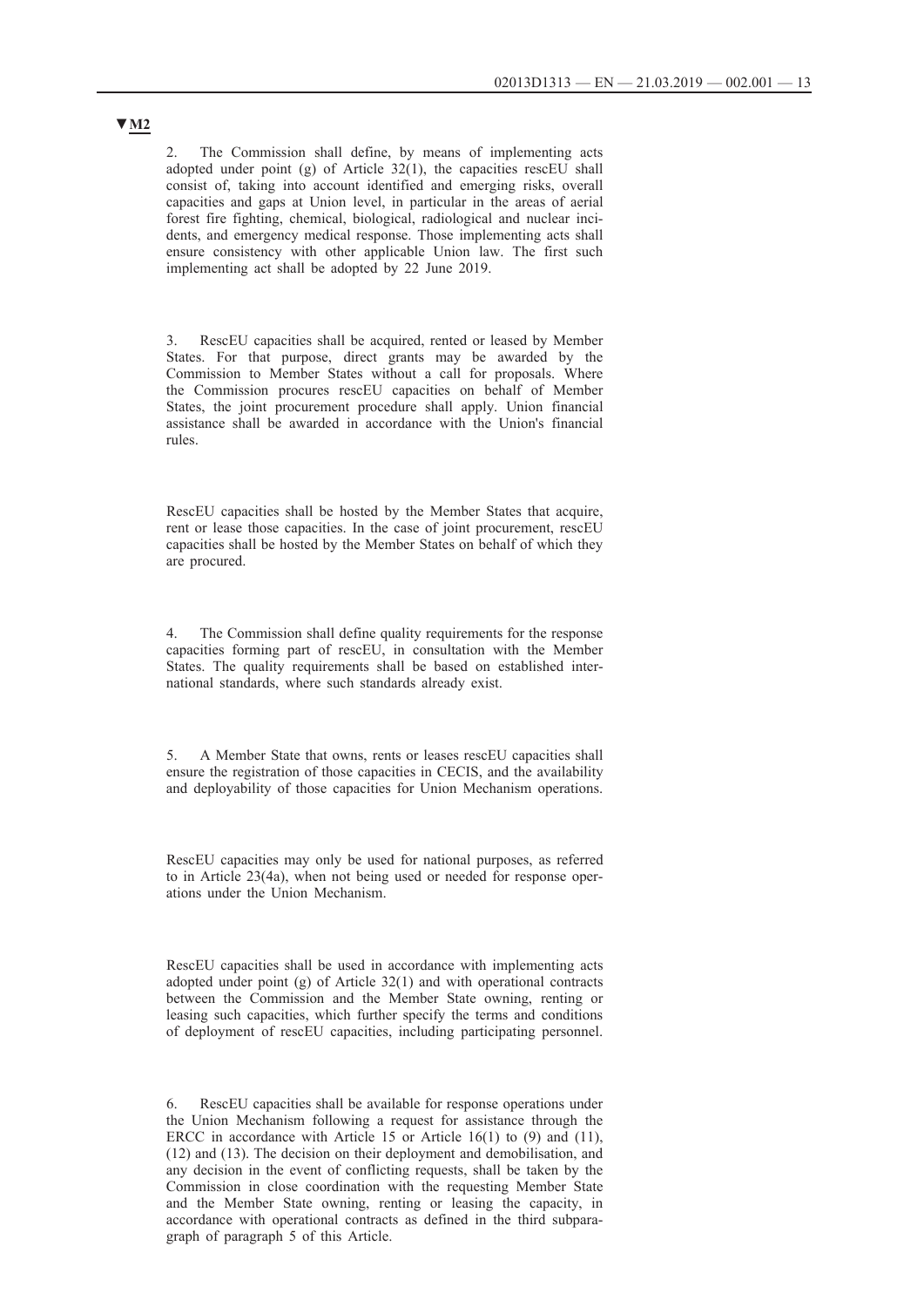The Member State on the territory of which rescEU capacities are deployed shall be responsible for directing response operations. In the event of deployments outside the Union, Member States hosting rescEU capacities shall be responsible for ensuring that rescEU capacities are fully integrated into the overall response.

7. In the event of deployment, the Commission through the ERCC shall agree with the requesting Member State on the operational deployment of rescEU capacities. The requesting Member State shall facilitate operational coordination of its own capacities and rescEU activities during operations.

8. The coordination of the different response capacities shall be facilitated, where appropriate, by the Commission through the ERCC in accordance with Articles 15 and 16.

9. Member States shall be informed of the operational status of rescEU capacities through CECIS.

10. If a disaster outside the Union could significantly affect one or more Member States or their citizens, rescEU capacities may be deployed in accordance with paragraphs 6 to 9 of this Article.

When rescEU capacities are deployed in third countries, in specific cases, Member States may refuse to deploy their own personnel, in accordance with the implementing act adopted under point (g) of Article 32(1), and as further defined in the operational contracts referred to in the third subparagraph of paragraph 5 of this Article.

# **▼B**

#### *Article 13*

### **▼M2**

#### **Union Civil Protection Knowledge Network**

1. The Commission shall establish a network of relevant civil protection and disaster management actors and institutions, including centres of excellence, universities and researchers, forming, together with the Commission, a Union Civil Protection Knowledge Network. The Commission shall take due account of the expertise available in the Member States and the organisations active on the ground.

The Network shall, while aiming for a gender-balanced composition, carry out the following tasks in the field of training, exercises, lessons learnt and knowledge dissemination, in close coordination with relevant knowledge centres, where appropriate:

(a) set up and manage a training programme for civil protection and emergency management personnel on the prevention of, preparedness for and response to disasters. The programme shall be such that it facilitates the exchange of best practices in the field of civil protection, and shall include joint courses and a system for the exchange of expertise in the area of emergency management, including exchanges of young professionals and experienced volunteers, and the secondment of Member State experts.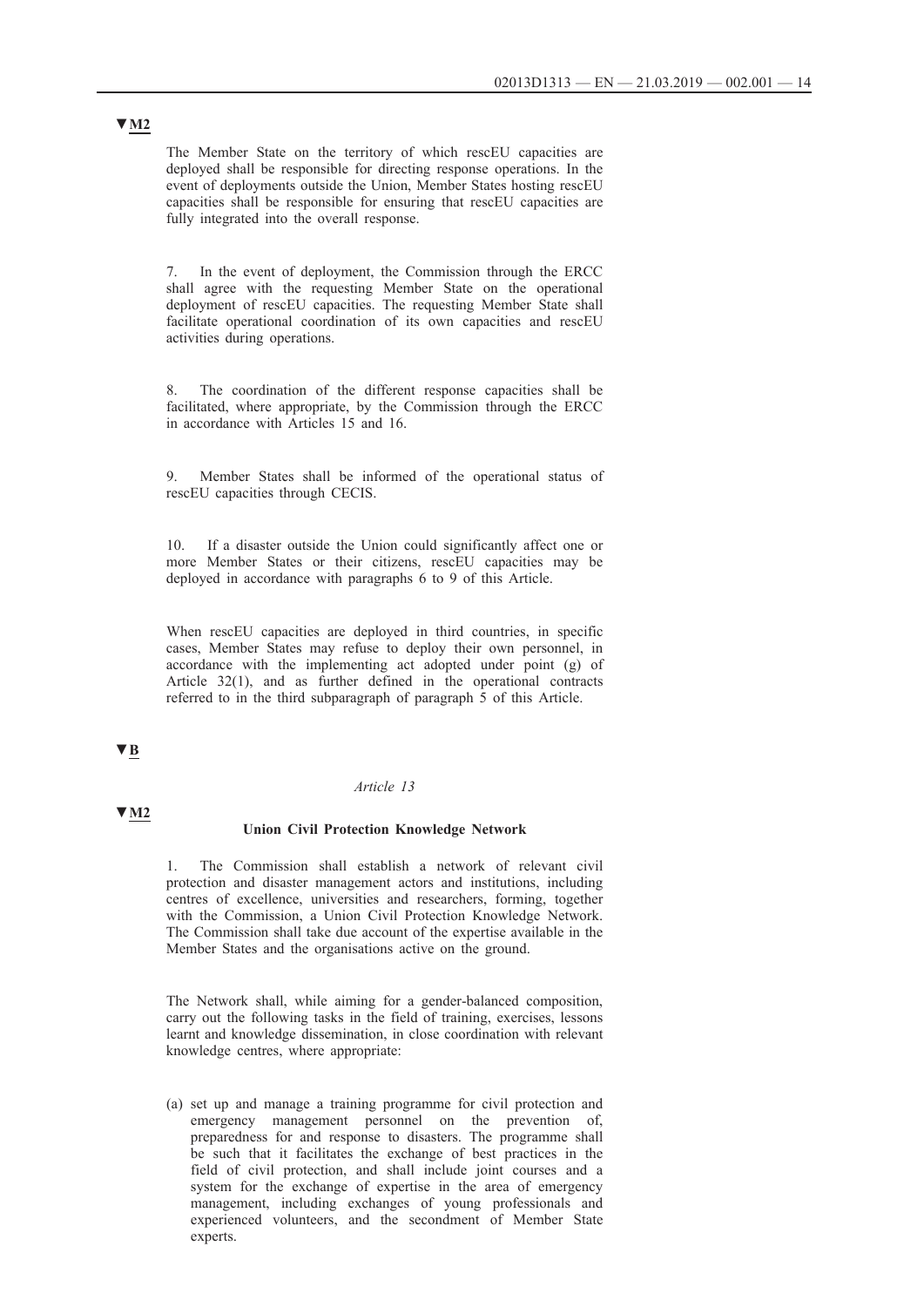The training programme shall aim to enhance the coordination, compatibility and complementarity of capacities referred to in Articles 9, 11 and 12, and to improve the competence of experts as referred to in points (d) and (f) of Article 8;

# **▼B**

(b) set up and manage a training network open to training centres for civil protection and emergency management personnel as well as other relevant actors and institutions on prevention of, preparedness for and response to disasters.

The training network shall aim to:

- (i) enhance all phases of disaster management, taking into account adaptation to and mitigation of climate change;
- (ii) create synergies among its members through exchange of experience and best practices, relevant research, lessons learnt, courses and workshops, exercises and pilot projects; and
- (iii) develop guidance on Union and international civil protection training, including training on prevention of, preparedness for and response to disasters;
- (c) develop a strategic framework setting out the objectives and the role of exercises, a long-term comprehensive plan outlining exercise priorities, as well as set up and manage a programme of exercises;
- (d) set up and manage a programme of lessons learnt from civil protection actions conducted within the framework of the Union Mechanism including aspects from the entire disaster management cycle, in order to provide a broad basis for learning processes and knowledge development. The programme shall include:
	- (i) monitoring, analysing and evaluating all the relevant civil protection actions within the Union Mechanism;
	- (ii) promoting implementation of lessons learnt in order to obtain an experience-based foundation for the development of activities within the disaster management cycle; and
	- (iii) developing methods and tools for gathering, analysing, promoting and implementing lessons learnt.

That programme shall also include, where appropriate, lessons learnt from interventions outside the Union with regard to exploiting links and synergies between assistance provided under the Union Mechanism and humanitarian response;

(e) develop guidance on knowledge dissemination and implementation of the different tasks referred to in points (a) to (d) at Member State level; and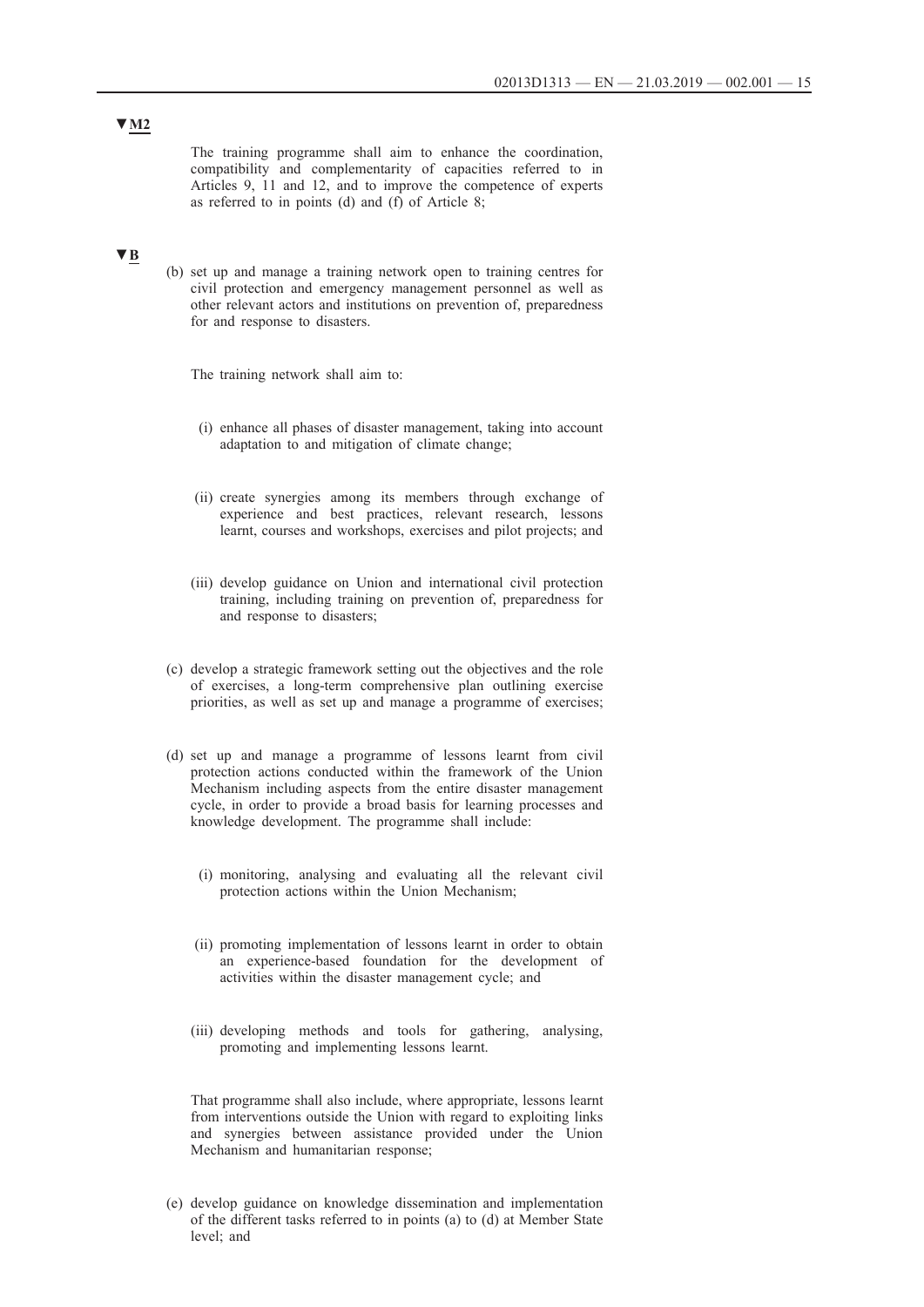(f) stimulate research and innovation, and encourage the introduction and use of relevant new technologies for the purpose of the Union Mechanism.

# **▼B**

2. When carrying out the tasks set out in paragraph 1, the Commission shall take particular account of the need and interest of Member States facing disaster risks of a similar nature.

3. At the request of a Member State, a third country or the United Nations or its agencies, the Commission may deploy an expert team on site to provide advice on preparedness measures.

# **▼M2**

4. The Commission shall strengthen cooperation on training, and increase the sharing of knowledge and experience, between the Union Civil Protection Knowledge Network and international organisations and third countries, in order to contribute to meeting international commitments with regard to disaster risk reduction, particularly those in the Sendai Framework for Disaster Risk Reduction 2015 – 2030 adopted on 18 March 2015 at the Third United Nations World Conference on Disaster Risk Reduction in Sendai, Japan.

# **▼B**

#### CHAPTER IV

#### **RESPONSE**

### *Article 14*

#### **Notification of disasters within the Union**

1. In the event of a disaster within the Union, or of an imminent disaster, which causes or is capable of causing trans-boundary effects or affects or is capable of affecting other Member States, the Member State in which the disaster occurs or is likely to occur shall, without delay, notify the potentially affected Member States and, where the effects are potentially significant, the Commission.

The first subparagraph shall not apply where the obligation of notification has already been addressed under other Union legislation, under the Treaty establishing the European Atomic Energy Community or under existing international agreements.

2. In the event of a disaster within the Union, or of an imminent disaster, which is likely to result in a call for assistance from one or more Member States, the Member State in which the disaster occurs or is likely to occur shall, without delay, notify the Commission that a possible request for assistance through the ERCC can be expected, in order to enable the Commission, as appropriate, to inform the other Member States and to activate its competent services.

3. The notifications referred to in paragraphs 1 and 2 shall, as appropriate, be made through CECIS.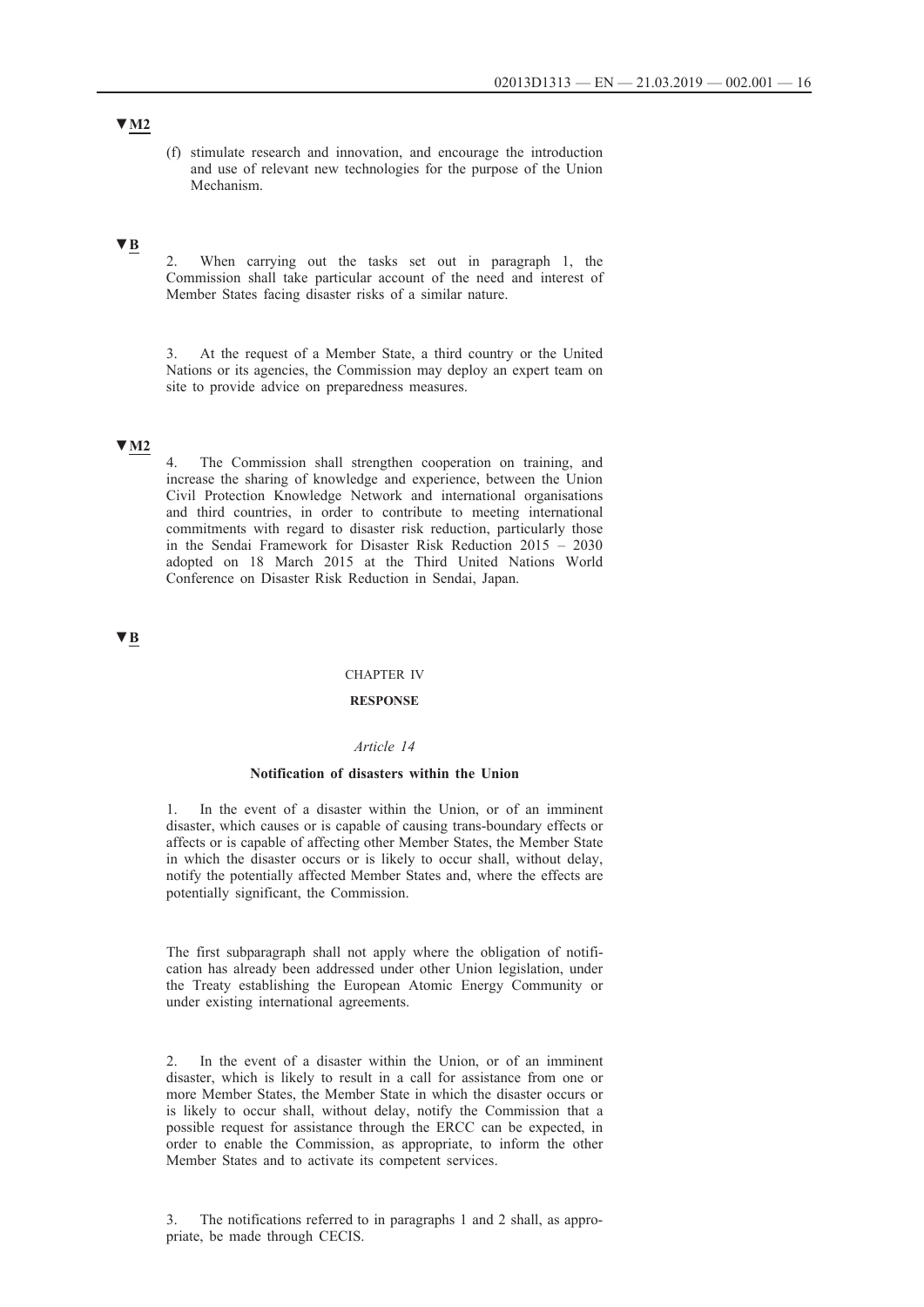### *Article 15*

### **Responding to disasters within the Union**

### **▼M2**

1. When a disaster occurs within the Union, or is imminent, the affected Member State may request assistance through the ERCC. The request shall be as specific as possible. A request for assistance shall lapse after a maximum period of 90 days, unless new elements justifying the need for continued or additional assistance are provided to the ERCC.

## **▼B**

In exceptional situations of increased risk a Member State may also request assistance in the form of temporary pre-positioning of response capacities.

3. Upon receiving a request for assistance, the Commission shall, as appropriate and without delay:

- (a) forward the request to the contact points of other Member States;
- (b) collect validated information on the situation, in conjunction with the affected Member State, and disseminate it to the Member States;
- (c) make recommendations, in consultation with the requesting Member State, for the provision of assistance through the Union Mechanism, based on the needs on the ground and any relevant pre-developed plans, as referred to in Article 10(1), invite Member States to deploy specific capacities and facilitate the coordination of the required assistance; and

(d) take additional action to facilitate the coordination of the response.

4. Any Member State to which a request for assistance is addressed through the Union Mechanism shall promptly determine whether it is in a position to render the assistance required and inform the requesting Member State of its decision through the CECIS, indicating the scope, terms and, where applicable, costs of the assistance it could render. The ERCC shall keep the Member States informed.

5. The requesting Member State shall be responsible for directing assistance interventions. The authorities of the requesting Member State shall lay down guidelines and, if necessary, define the limits of the tasks entrusted to the modules or other response capacities. The details of the execution of those tasks shall be left to the person in charge appointed by the Member State rendering assistance. The requesting Member State may also request the deployment of an expert team to support its assessment, facilitate coordination on site between Member States' teams or provide technical advice.

6. The requesting Member State shall take the appropriate actions to facilitate host nation support for the incoming assistance.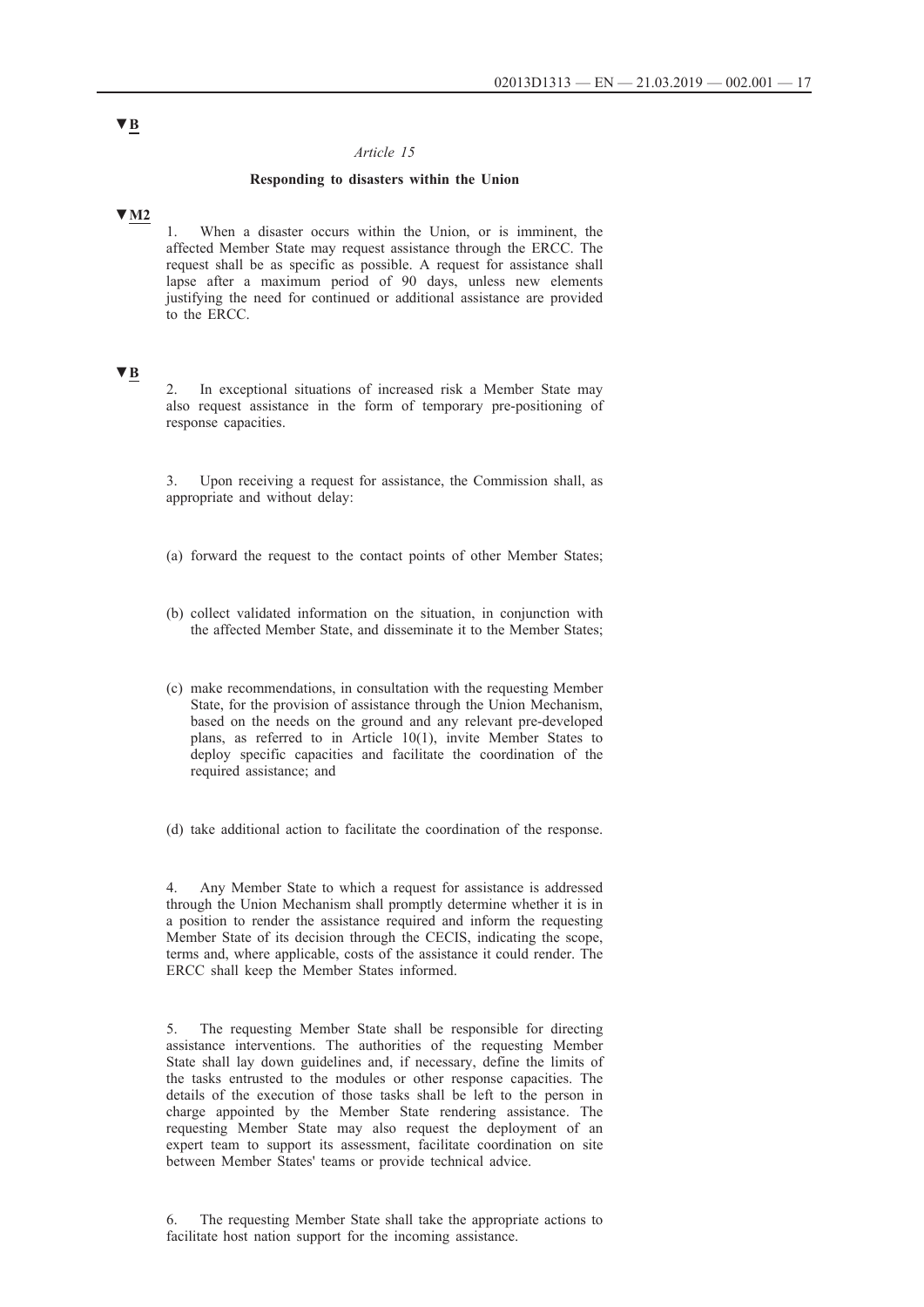7. The role of the Commission referred to in this Article shall not affect the Member States' competences and responsibility for their teams, modules and other support capacities, including military capacities. In particular, the support offered by the Commission shall not entail command and control over the Member States' teams, modules and other support, which shall be deployed on a voluntary basis in accordance with the coordination at headquarters level and on site.

#### *Article 16*

#### **Promoting consistency in the response to disasters outside the Union**

### **▼M2**

1. When a disaster occurs outside the Union, or is imminent, the affected country may request assistance through the ERCC. The assistance may also be requested through or by the United Nations and its agencies, or a relevant international organisation. A request for assistance shall lapse after a maximum period of 90 days, unless new elements justifying the need for continued or additional assistance are provided to the ERCC.

2. Interventions under this Article may be conducted either as an autonomous assistance intervention or as a contribution to an intervention led by an international organisation. The Union coordination shall be fully integrated with the overall coordination provided by the United Nations Office for the Coordination of Humanitarian Affairs (OCHA), and shall respect its leading role. In the case of man-made disasters or complex emergencies, the Commission shall ensure consistency with the European Consensus on Humanitarian Aid (1), and respect for humanitarian principles.

# **▼B**

3. The Commission shall support the consistency in the delivery of the assistance through the following actions:

- (a) maintaining a dialogue with the Member States' contact points in order to ensure an effective and coherent Union disaster response contribution through the Union Mechanism to the overall relief effort, in particular by:
	- (i) informing Member States without delay of the full requests for assistance;
	- (ii) supporting a common assessment of the situation and needs, providing technical advice and/or facilitating the coordination on site of assistance through the presence of a civil protection expert team on site;
	- (iii) sharing relevant assessments and analyses with all relevant actors;
	- (iv) providing an overview of assistance being offered by Member States and other actors;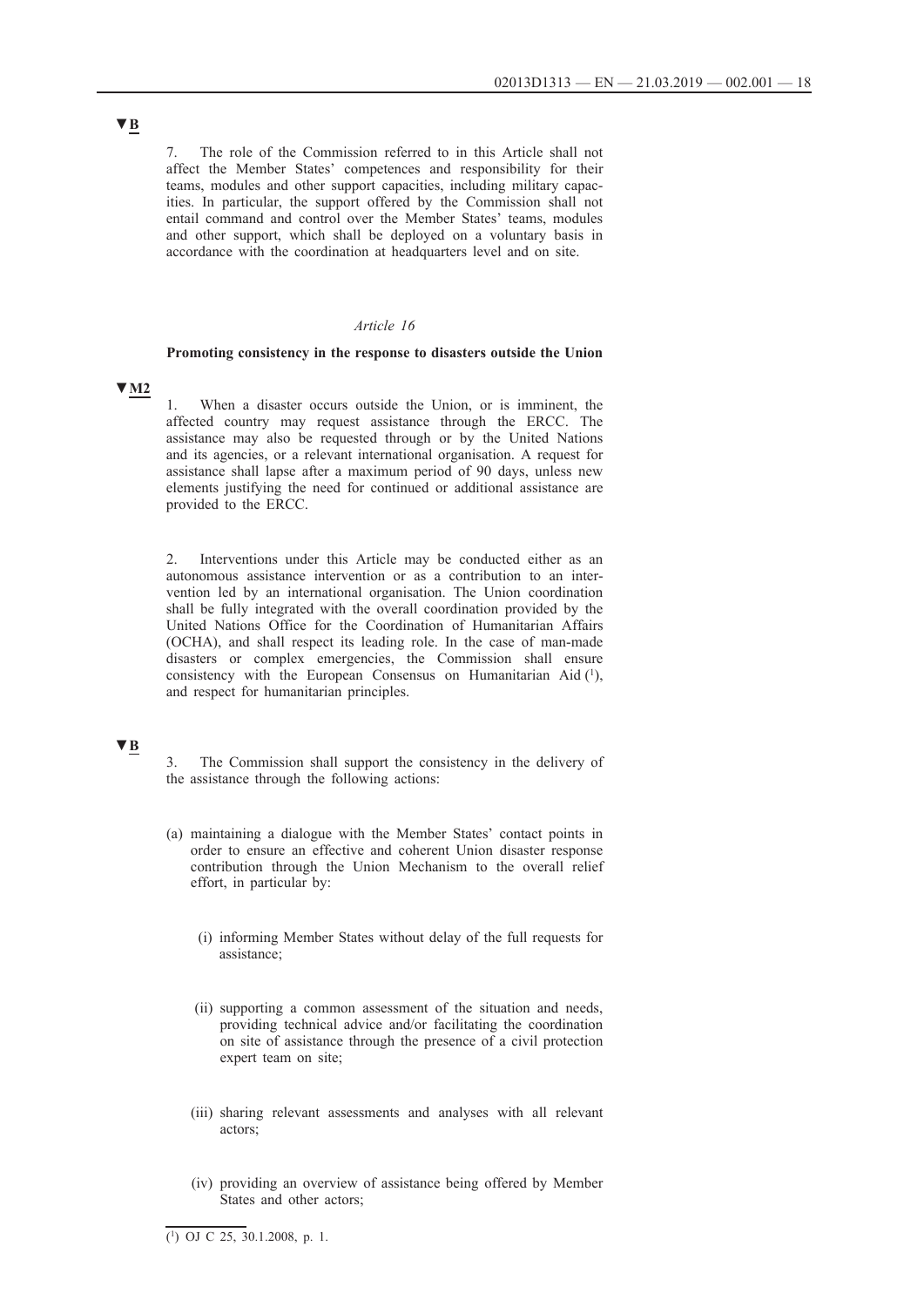- (v) advising on the type of assistance required in order to ensure that the assistance provided is consistent with the needs assessments; and
- (vi) assisting in overcoming any practical difficulties in the delivery of assistance in areas such as transit and customs;
- (b) immediately making recommendations, when possible in cooperation with the affected country, based on the needs on the ground and any relevant pre-developed plans, inviting Member States to deploy specific capacities and facilitating the coordination of the requested assistance;
- (c) liaising with the affected country on technical details, such as the precise needs for assistance, the acceptance of offers and the practical arrangements for the local reception and distribution of assistance;
- (d) liaising with or supporting OCHA, and cooperating with other relevant actors that contribute to the overall relief effort, in order to maximise synergies, seek complementarities and avoid duplication and gaps; and
- (e) liaising with all relevant actors, in particular in the closing phase of the assistance intervention under the Union Mechanism, to facilitate a smooth handover.

4. Without prejudice to the Commission's role, as defined in paragraph 3, and respecting the imperative for an immediate operational response through the Union Mechanism, the Commission shall upon activation of the Union Mechanism inform the European External Action Service to allow for consistency between the civil protection operation and the overall Union relations with the affected country. The Commission shall keep the Member States fully informed in accordance with paragraph 3.

5. On site, liaison shall be ensured as appropriate with the Union delegation for the latter to facilitate contacts with the government of the affected country. Where necessary, the Union delegation shall provide logistical support to the civil protection expert teams referred to in point (ii) of point (a) of paragraph 3.

6. Any Member State to which a request for assistance is addressed through the Union Mechanism shall promptly determine whether it is in a position to render the assistance required and inform the ERCC of its decision through the CECIS, indicating the scope and terms of any assistance it could render. The ERCC shall keep Member States informed.

7. The Union Mechanism may also be used to provide civil protection support to consular assistance to the citizens of the Union in disasters in third countries if requested by the consular authorities of the Member States concerned.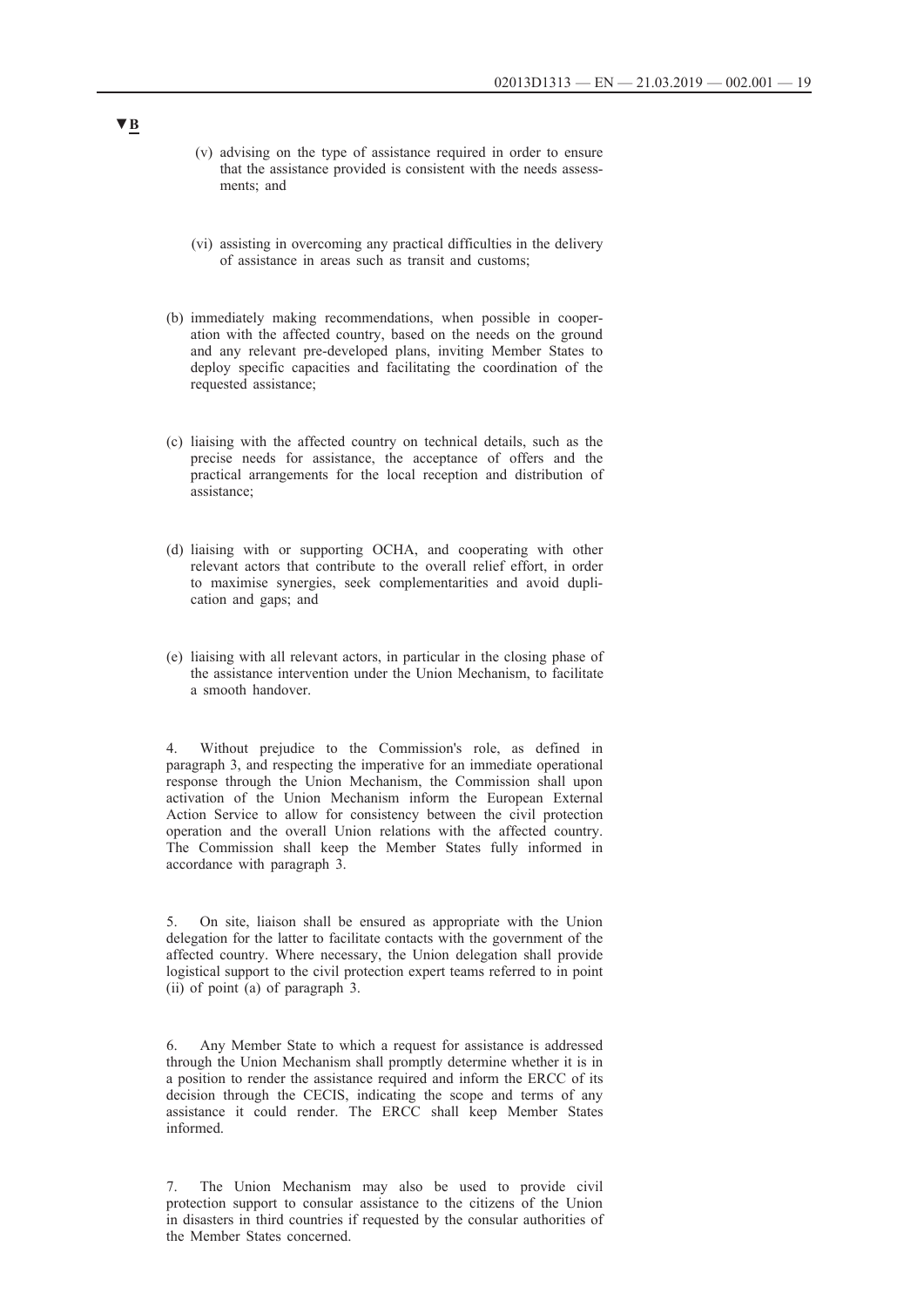8. Pursuant to a request for assistance, the Commission may take additional necessary supporting and complementary action in order to ensure consistency in the delivery of the assistance.

9. Coordination through the Union Mechanism shall affect neither bilateral contacts between Member States and the affected country, nor cooperation between Member States and the United Nations and other relevant international organisations. Such bilateral contacts may also be used to contribute to the coordination through the Union Mechanism.

10. The role of the Commission referred to in this Article shall not affect the Member States' competences and responsibility for their teams, modules and other support, including military capacities. In particular, the support offered by the Commission shall not entail command and control over Member States' teams, modules and other support, which shall be deployed on a voluntary basis in accordance with the coordination at headquarters level and on site.

11. Synergies shall be sought with other instruments of the Union, in particular with actions financed under Regulation (EC) No 1257/96. The Commission shall ensure coordination between the instruments and, where appropriate, ensure that Member States' civil protection actions contributing to a wider humanitarian response are as far as possible financed under this Decision.

12. Whenever the Union Mechanism is activated, the Member States providing disaster assistance shall keep the ERCC fully informed of their activities.

13. Member States' teams and modules participating on site in the intervention through the Union Mechanism shall liaise closely with the ERCC and the expert teams on site, as referred to in point (ii) of point (a) of paragraph 3.

### *Article 17*

#### **Support on site**

1. The Commission may select, appoint and dispatch an expert team composed of experts provided by Member States:

- (a) in the event of a disaster outside the Union as referred to in Article 16(3);
- (b) in the event of a disaster within the Union as referred to in Article 15(5);
- (c) upon request for prevention expertise in accordance with Article 5(2); or
- (d) upon request for preparedness expertise in accordance with Article 13(3).

Experts from the Commission and from other services of the Union may be integrated in the team in order to support the team and facilitate liaison with the ERCC. Experts dispatched by OCHA or other international organisations may be integrated in the team in order to strengthen cooperation and facilitate joint assessments.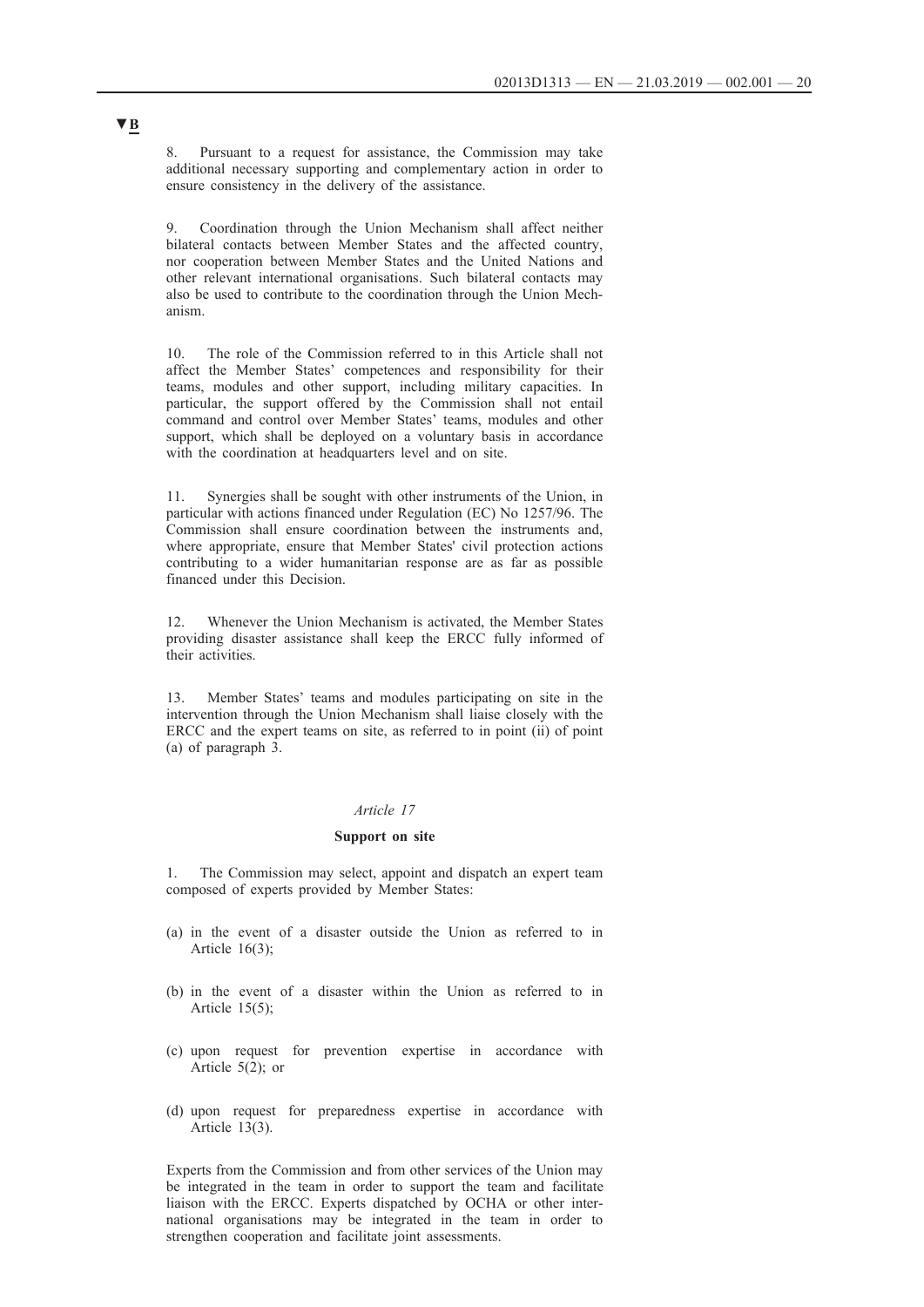2. The procedure for the selection and appointment of experts shall be the following:

- (a) Member States shall nominate experts, under their responsibility, who can be deployed as members of expert teams;
- (b) the Commission shall select the experts and the leader for those teams on the basis of their qualifications and experience, including the level of the Union Mechanism training undertaken, previous experience of missions under the Union Mechanism and other international relief work. The selection shall also be based on other criteria, including language skills, so as to ensure that the team as a whole has the available skills needed in the specific situation; and
- (c) the Commission shall appoint experts/team leaders for the mission in agreement with their nominating Member State.

3. Where expert teams are dispatched, they shall facilitate coordination between Member States' intervention teams and liaise with the competent authorities of the requesting state as set out in Article 8(d). The ERCC shall maintain close contact with the expert teams and provide them with guidance and logistical support.

#### *Article 18*

#### **Transport and equipment**

1. In the event of a disaster, either within or outside the Union, the Commission may support Member States in obtaining access to equipment or transport resources by:

- (a) providing and sharing information on equipment and transport resources that can be made available by Member States, with a view to facilitating the pooling of such equipment or transport resources;
- (b) assisting Member States to identify, and facilitating their access to, transport resources that may be available from other sources, including the commercial market; or
- (c) assisting Member States to identify equipment that may be available from other sources, including the commercial market.

2. The Commission may complement the transport resources provided by Member States by providing additional transport resources necessary for ensuring a rapid response to disasters.

#### CHAPTER V

### **FINANCIAL PROVISIONS**

#### *Article 19*

#### **Budgetary resources**

**▼M2**

1. The financial envelope for the implementation of the Union Mechanism for the period 2014 to 2020 shall be EUR 574 028 000 in current prices.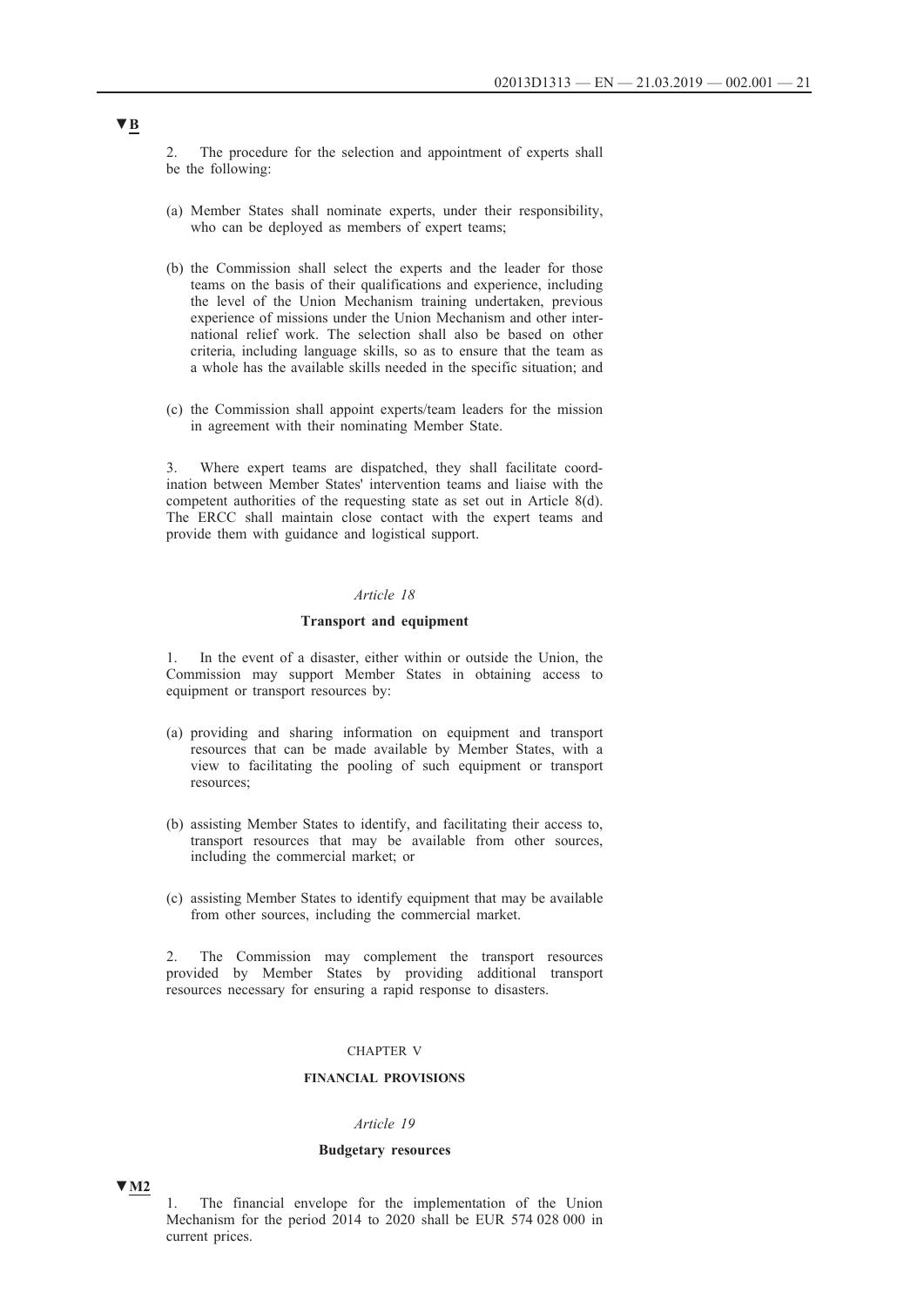EUR 425 172 000 in current prices shall derive from Heading 3 "Security and Citizenship" of the multiannual financial framework and EUR 148 856 000 in current prices from Heading 4 "Global Europe".

# **▼B**

Appropriations resulting from reimbursement made by the beneficiaries for disaster response actions shall constitute assigned revenue within the meaning of Article 18(2) of Regulation (EU, Euratom) No 966/2012.

3. The financial allocation referred to in paragraph 1 may also cover expenses pertaining to preparatory, monitoring, control, audit and evaluation activities, which are required for the management of the Union Mechanism and the achievement of its objectives.

Such expenditure may, in particular, cover studies, meetings of experts, information and communication actions, including corporate communication of the political priorities of the Union, as far as they are related to the general objectives of the Union Mechanism, expenses linked to IT networks focusing on information processing and exchange, including their interconnection with existing or future systems designed to promote cross-sectoral data exchange and related equipment, together with all other technical and administrative assistance expenses incurred by the Commission for the management of the programme.

4. The financial envelope referred to in paragraph 1 shall be allocated, over the period 2014-2020, according to the percentages and principles set out in Annex I.

5. The Commission shall review the breakdown set out in Annex I in the light of the outcome of the interim evaluation referred to in point (a) of Article 34(2). The Commission shall be empowered to adopt, where necessary in light of the results of that evaluation, delegated acts in accordance with Article 30, to adjust each of the figures in Annex I by more than 8 percentage points and up to 16 percentage points. Those delegated acts shall be adopted by 30 June 2017.

6. Where, in case of a necessary revision of the budgetary resources available for response actions, imperative grounds of urgency so require, the Commission shall be empowered to adopt delegated acts to adjust each of the figures in Annex I by more than 8 percentage points and up to 16 percentage points, within the available budgetary allocations and in accordance with the procedure provided for in Article 31.

#### *Article 20*

#### **General eligible actions**

The following general actions shall be eligible for financial assistance to enhance prevention of, preparedness for and effective response to disasters: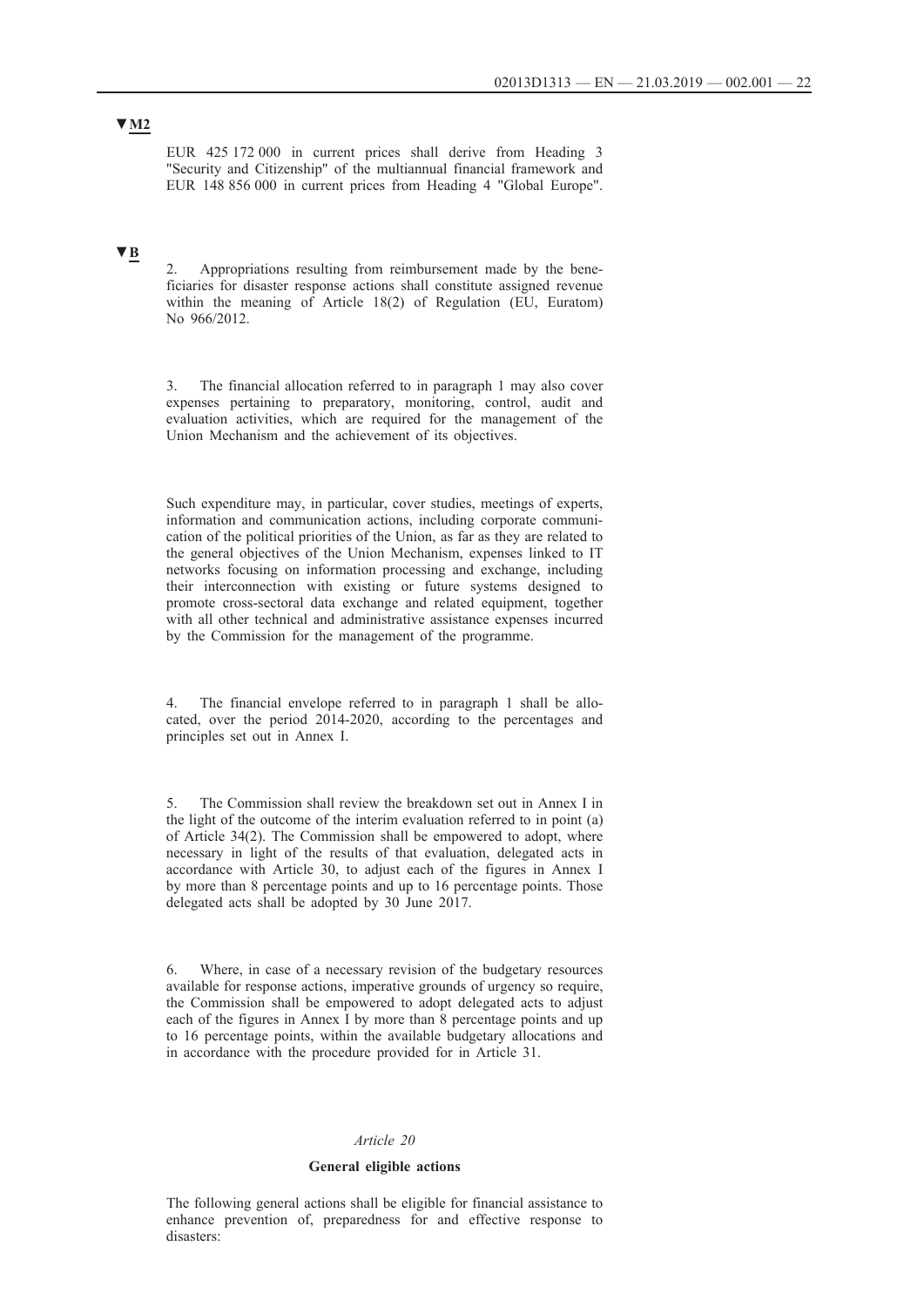- (a) studies, surveys, modelling and scenario building to facilitate the sharing of knowledge, best practices and information;
- (b) training, exercises, workshops, exchange of staff and experts, creation of networks, demonstration projects and technology transfer;
- (c) monitoring, assessment and evaluation actions;
- (d) public information, education and awareness raising and associated dissemination actions, so as to involve citizens in preventing and minimising the effects of disasters in the Union and to help Union citizens to protect themselves more effectively and in a sustainable manner;
- (e) establishment and running of a programme of lessons learnt from interventions and exercises in the context of the Union Mechanism, including on areas relevant to prevention and preparedness; and
- (f) communication actions and measures to raise awareness of the civil protection work of the Member States and of the Union in the areas of prevention of, preparedness for and response to disasters.

### **▼M2**

### *Article 20a*

#### **Visibility and awards**

1. Any assistance or funding provided under this Decision shall give appropriate visibility to the Union, including prominence to the Union emblem for those capacities referred to under Articles 11 and 12 and point (c) of Article 21(2). A communication strategy shall be developed by the Commission in order to make the tangible results of the actions taken under the Union Mechanism visible to citizens.

2. The Commission shall award medals in order to recognise and honour long-standing commitment and extraordinary contributions to Union civil protection.

### **▼B**

#### *Article 21*

#### **Eligible prevention and preparedness actions**

1. The following prevention and preparedness actions shall be eligible for financial assistance:

- (a) co-financing of projects, studies, workshops, surveys and similar actions and activities referred to in Article 5;
- (b) co-financing peer reviews, referred to in point (d) of Article 6 and point (j) of Article 8;
- (c) maintaining the functions provided by the ERCC, in accordance with point (a) of Article 8;
- (d) preparing for the mobilisation and dispatch of the expert teams referred to in point (d) of Article 8 and Article 17 and developing and maintaining a surge capacity through a network of trained experts of Member States, referred to in point (f) of Article 8;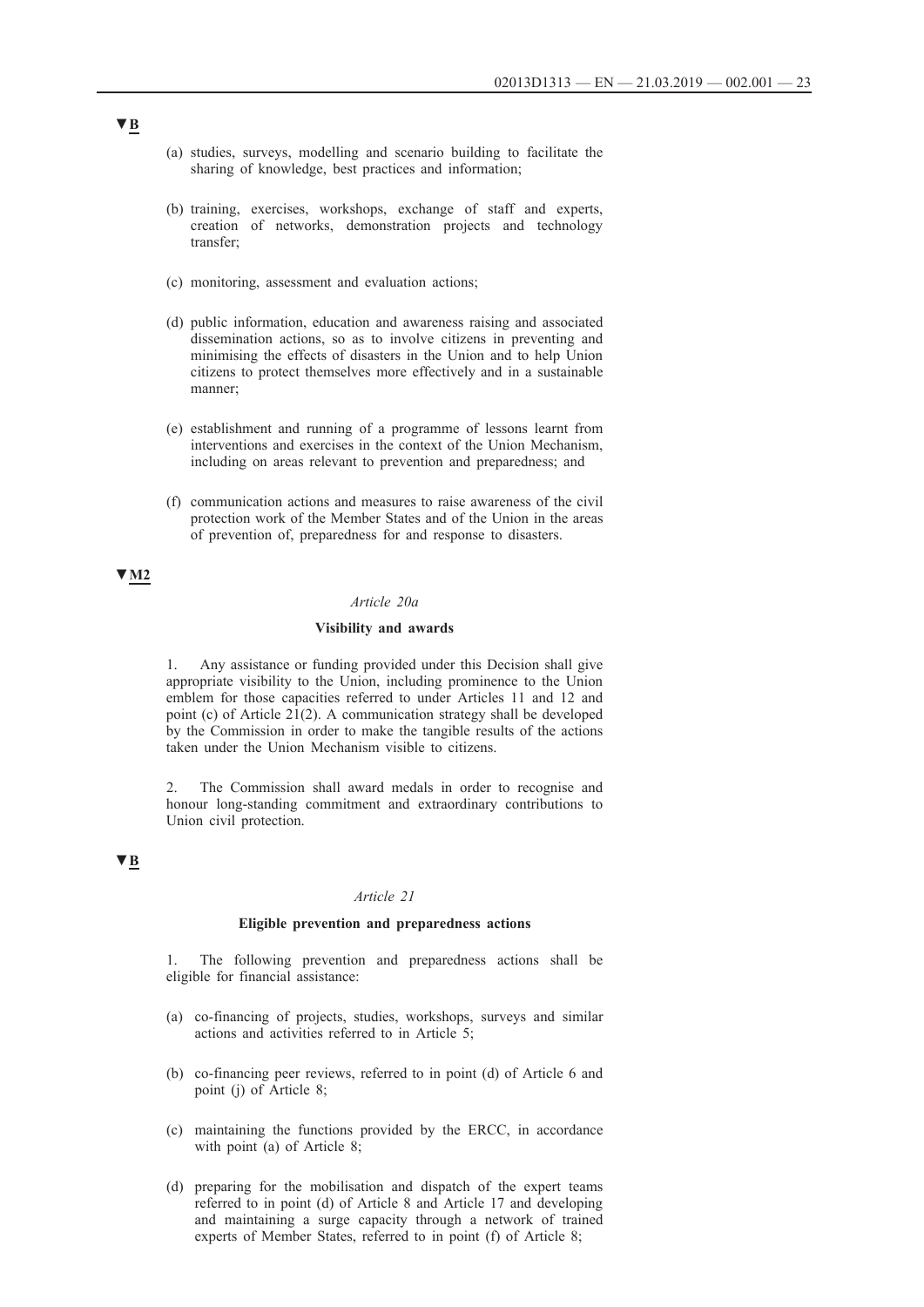- (e) establishing and maintaining the CECIS and tools to enable communication and sharing of information between the ERCC and the contact points of the Member States and of other participants in the context of the Union Mechanism;
- (f) contributing to the development of transnational detection, early warning and alert systems of European interest, in order to enable a rapid response as well as to promote the inter-linkage between national early warning and alert systems and their linkage to the ERCC and the CECIS. Those systems shall take into account and build upon existing and future information, monitoring or detection sources and systems;
- (g) planning response operations under the Union Mechanism, in accordance with Article 10;
- (h) supporting the preparedness activities described in Article 13;
- (i) developing the **►M2** European Civil Protection Pool ◄, as referred to in Article 11, in accordance with paragraph 2 of this Article.

### **▼M2**

(j) establishing, managing and maintaining rescEU capacities in accordance with Article 12;

#### **▼B**

- (k) ensuring the availability of logistical support for the expert teams referred to in Article 17(1);
- (l) facilitating the coordination of Member States' pre-positioning of disaster response capacities inside the Union in accordance with point (g) of Article 8; and
- (m) supporting the provision of advice on prevention and preparedness measures through the deployment of an expert team on site, upon the request of a Member State, third country, the United Nations or its agencies, as referred to in Article 5(2) and Article 13(3).

2. The eligibility for financial assistance for the action referred to in point (i) of paragraph 1 shall be limited to:

- (a) costs at Union level of setting up and managing the **►M2** European Civil Protection Pool ◄ and the associated processes set out in Article 11;
- (b) costs of obligatory training courses, exercises and workshops necessary for the certification of Member States' response capacities for the purposes of the **►M2** European Civil Protection Pool ◄ ("certification costs"). The certification costs may consist of unit costs or lump sums determined per type of capacity, covering up to 100 % of the eligible costs; and

#### **▼M2**

(c) costs necessary to upgrade or repair response capacities to a state of readiness and availability that makes them deployable as part of the European Civil Protection Pool, in accordance with the quality requirements of the European Civil Protection Pool and, where relevant, recommendations formulated in the certification process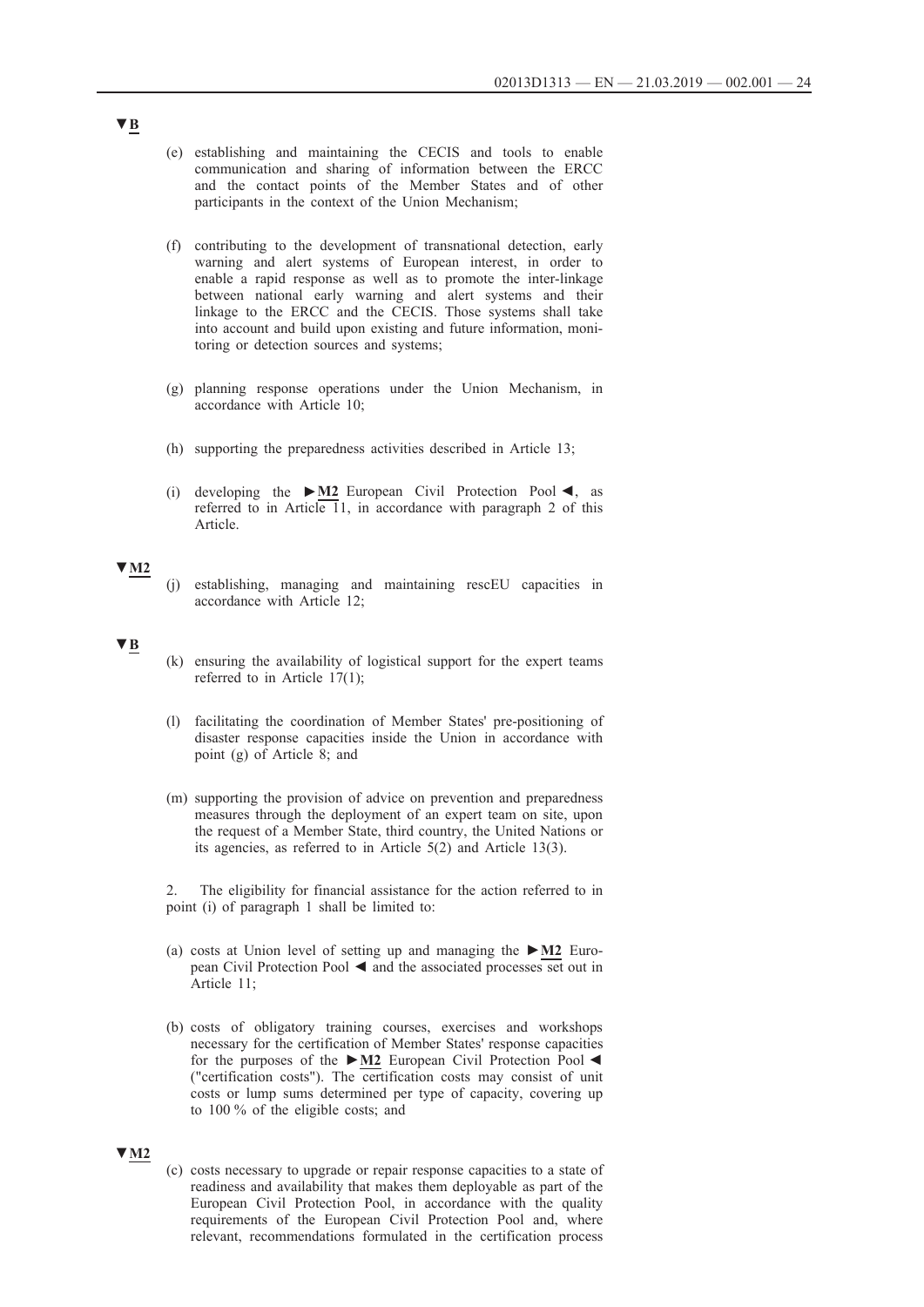("adaptation costs"). Those costs may include costs related to operability, interoperability of modules and other response capacities, autonomy, self-sufficiency, transportability, packaging, and other necessary costs, provided that they specifically relate to the capacities' participation in the European Civil Protection Pool.

Adaptation costs may cover:

 $\frac{1}{2}$ 

- (i) 75 % of the eligible costs in the event of an upgrade, provided that amount does not exceed 50 % of the average cost of developing the capacity; and
- (ii) 75 % of the eligible costs in the event of a repair.

Response capacities benefitting from funding under points (i) and (ii) shall be made available as part of the European Civil Protection Pool for a minimum period that is linked to the received funding and ranges between 3 and 10 years starting from their effective availability as part of the European Civil Protection Pool, except where their economic lifespan is shorter.

Adaptation costs may consist of unit costs or lump sums determined per type of capacity.

The financial assistance for the action referred to in point (j) of paragraph 1 shall cover the costs necessary to ensure the availability and deployability of rescEU capacities under the Union Mechanism in accordance with the second subparagraph of this paragraph.

The Commission shall ensure that the financial assistance referred to in this paragraph corresponds to at least 80 % and no more than 90 % of the total estimated cost necessary to ensure the availability and deployability of rescEU capacities under the Union Mechanism. The remaining amount shall be borne by the Member States hosting the rescEU capacities. The total estimated cost for each type of rescEU capacity shall be defined by means of implementing acts adopted under point (g) of Article 32(1). The total estimated costs shall be calculated by taking into account the categories of eligible costs set out in Annex Ia.

The Commission is empowered to adopt delegated acts in accordance with Article 30 to amend Annex Ia regarding the categories of eligible costs.

The financial assistance referred to in this paragraph may be implemented by multi-annual work programmes. For actions extending beyond one year, budgetary commitments may be broken down into annual instalments.

4. For capacities established to respond to low probability risks with a high impact, as defined by means of implementing acts adopted under point (ha) of Article 32(1), Union financial assistance shall cover all costs necessary to ensure availability and deployability.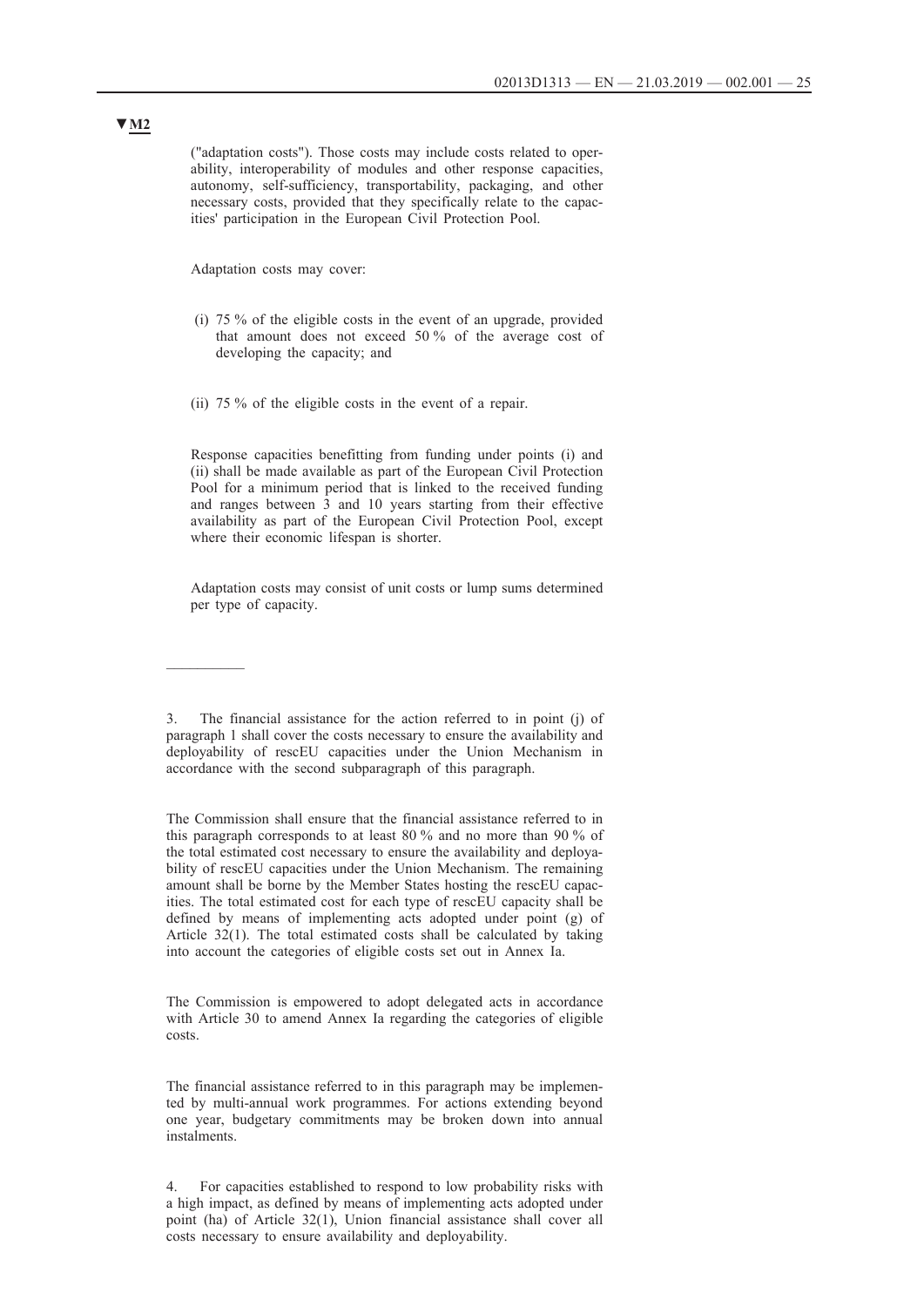# **▼M2**

5. The costs referred to in paragraph 3 may consist of unit costs, lump sums or flat rates, determined per category or type of capacity, as appropriate.

### **▼B**

#### *Article 22*

### **Eligible response actions**

The following response actions shall be eligible for financial assistance:

- (a) dispatching expert teams referred to in Article 17(1) together with logistical support and dispatching experts referred to in points (d) and (e) of Article 8;
- (b) in the event of a disaster, supporting Member States in obtaining access to equipment and transport resources as specified in Article 23; and
- (c) pursuant to a request for assistance, taking additional necessary supporting and complementary action in order to facilitate the coordination of response in the most effective way.

#### *Article 23*

### **▼M2**

#### **Eligible actions linked to equipment and operations**

### **▼B**

The following actions shall be eligible for financial assistance in order to allow access to equipment and transport resources under the Union Mechanism:

- (a) providing and sharing information on equipment and transport resources that Member States decide to make available, with a view to facilitating the pooling of such equipment or transport resources;
- (b) assisting Member States to identify, and facilitating their access to, transport resources that may be available from other sources, including the commercial market;
- (c) assisting Member States to identify equipment that may be available from other sources, including the commercial market; and
- (d) financing transport resources necessary for ensuring a rapid response to disasters. Such actions shall be eligible for financial support only if the following criteria are met:
	- (i) a request for assistance has been made under the Union Mechanism in accordance with Articles 15 and 16;
	- (ii) the additional transport resources are necessary for ensuring the effectiveness of disaster response under the Union Mechanism;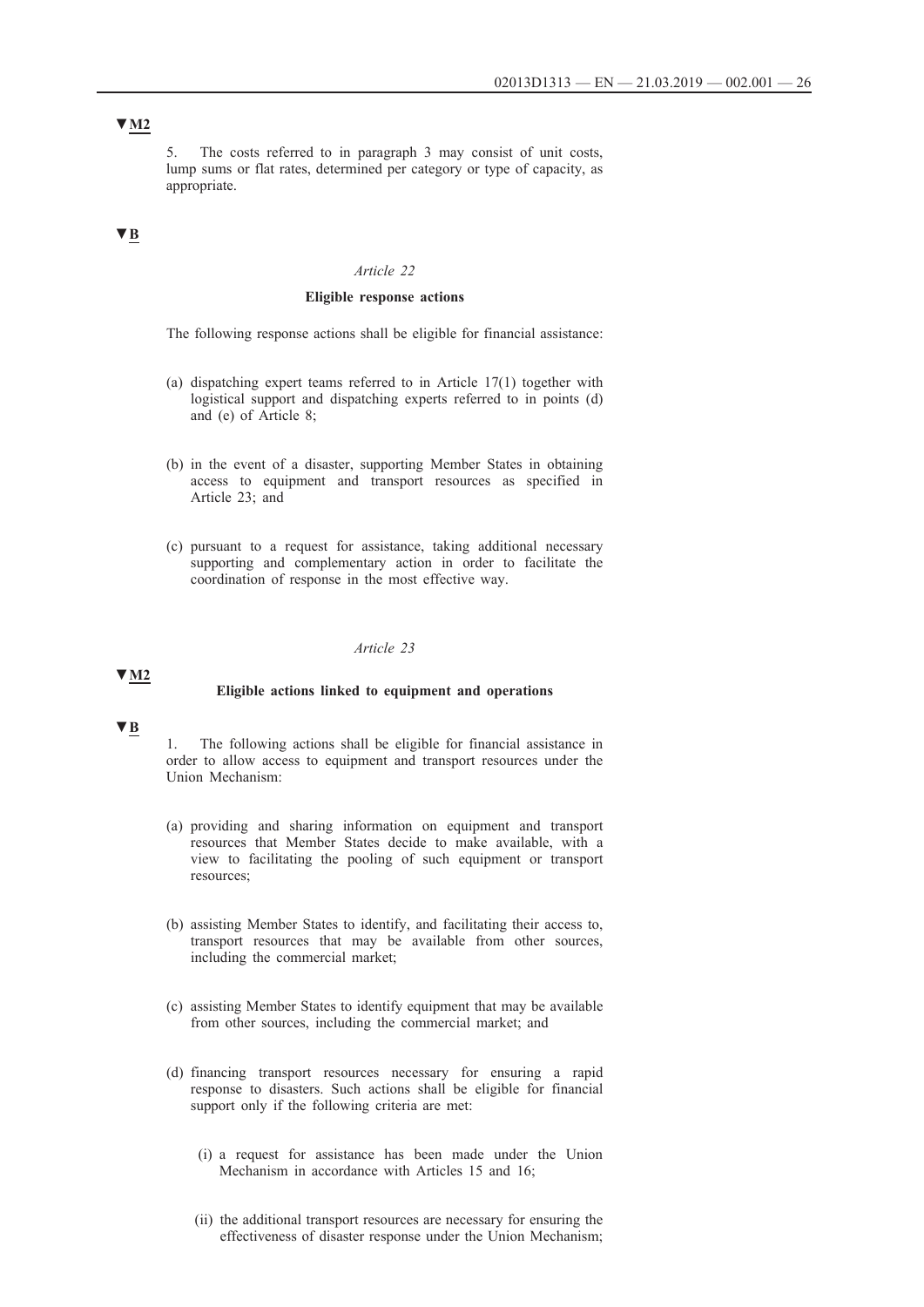- (iii) the assistance corresponds to the needs identified by the ERCC and is delivered in accordance with the recommendations given by the ERCC on the technical specifications, quality, timing and modalities for delivery;
- (iv) the assistance has been accepted by a requesting country, directly or through the United Nations or its agencies, or a relevant international organisation, under the Union Mechanism; and
- (v) the assistance complements, for disasters in third countries, any overall Union humanitarian response.

### **▼M2**

1a. The amount of Union financial assistance for the transport of capacities not pre-committed to the European Civil Protection Pool and deployed in the event of a disaster or imminent disaster inside or outside the Union shall not exceed 75 % of the total eligible cost.

2. The amount of Union financial assistance for capacities precommitted to the European Civil Protection Pool shall not exceed 75 % of the costs of operating the capacities, including transport, in the event of a disaster or imminent disaster within the Union or a participating state.

3. The Union financial assistance for transport shall not exceed 75 % of the total eligible cost related to the transport of the capacities precommitted to the European Civil Protection Pool, when deployed in the event of a disaster or imminent disaster outside the Union as referred to in Article 16.

4. The Union financial assistance for transport resources may, in addition, cover a maximum of 100 % of the total eligible costs described under points (a), (b), (c) and (d), if this is necessary to make the pooling of Member States' assistance operationally effective and if the costs relate to one of the following:

- (a) short-term rental of warehousing capacity to temporarily store the assistance from Member States with a view to facilitating their coordinated transport;
- (b) transport from the Member State offering the assistance to the Member State facilitating its coordinated transport;
- (c) repackaging of Member States' assistance to make maximum use of available transport capacities or to meet specific operational requirements; or
- (d) local transport, transit and warehousing of pooled assistance with a view to ensuring a coordinated delivery at the final destination in the requesting country.

4a. When rescEU capacities are used for national purposes in accordance with Article 12(5), all costs, including maintenance and repair costs, shall be covered by the Member State using the capacities.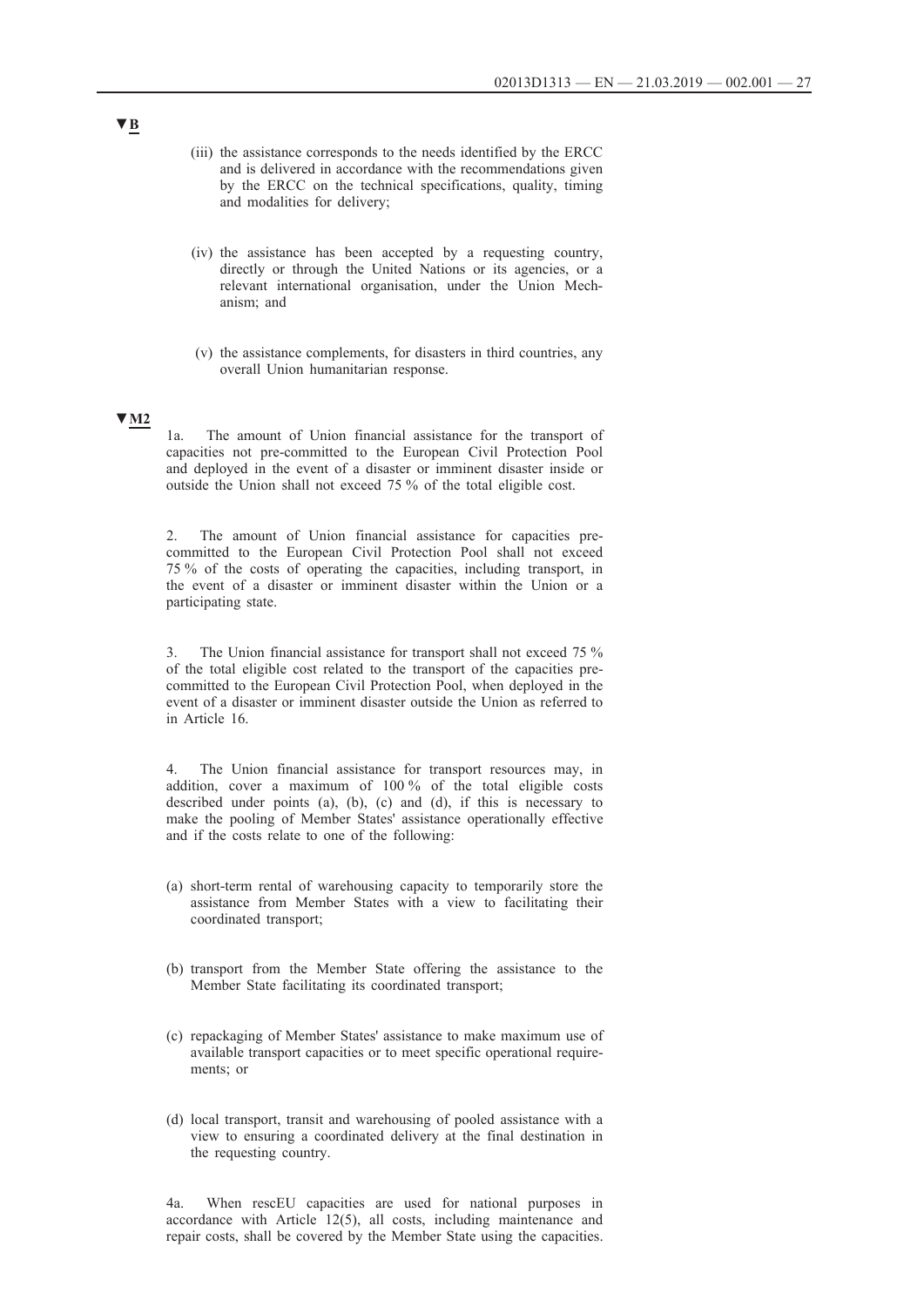4b. In the event of deployment of rescEU capacities under the Union Mechanism, Union financial assistance shall cover 75 % of the operational costs.

By way of derogation from the first subparagraph, Union financial assistance shall cover 100 % of the operational costs of rescEU capacities necessary for low probability disasters with a high impact, when those capacities are deployed under the Union Mechanism.

4c. For deployments outside the Union, as referred to in Article 12(10), Union financial assistance shall cover 100 % of the operational costs.

4d. When the Union financial assistance referred to in this Article does not cover 100 % of costs, the remaining amount of the costs shall be borne by the requester of the assistance, unless otherwise agreed with the Member State offering assistance or the Member State hosting the rescEU capacities.

#### **▼B**

5. In case of pooling of transport operations involving several Member States, a Member State may take the lead in requesting Union financial support for the entire operation.

6. When a Member State requests the Commission to contract transport services, the Commission shall request partial reimbursement of the costs according to the funding rates set out in paragraphs 2, 3 and 4.

7. The following costs shall be eligible for Union financial support for transport resources under this Article: all costs relating to the movement of transport resources, including the costs of all services, fees, logistical and handling costs, fuel and possible accommodation costs as well as other indirect costs such as taxes, duties in general and transit costs.

### **▼M2**

Transport costs may consist of unit costs, lump sums or flat rates, determined per category of cost.

# **▼B**

#### *Article 24*

### **Beneficiaries**

Grants awarded under this Decision may be awarded to legal persons, whether governed by private or public law.

#### *Article 25*

#### **Types of financial intervention and implementing procedures**

1. The Commission shall implement the Union's financial assistance in accordance with Regulation (EU, Euratom) No 966/2012.

2. Financial assistance under this Decision may take any of the forms provided by Regulation (EU, Euratom) No 966/2012, in particular grants, reimbursement of expenses, public procurement or contributions to trust funds.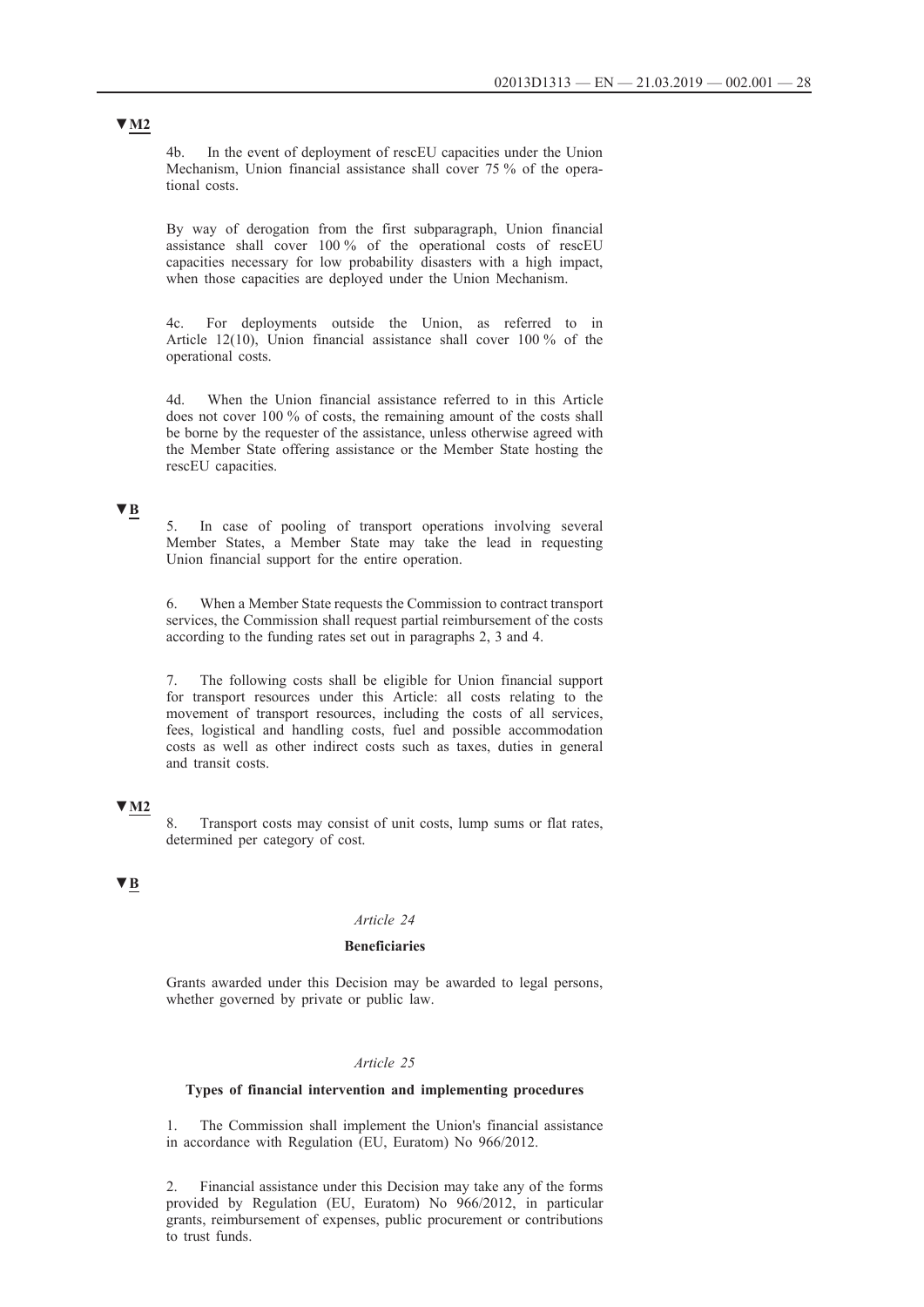3. In order to implement this Decision, the Commission shall adopt annual work programmes, by means of implementing acts, except for actions falling under the disaster response of Chapter IV, which it is not possible to provide for in advance. Those implementing acts shall be adopted in accordance with the examination procedure referred to in Article 33(2). The annual work programmes shall set out the objectives pursued, the expected results, the method of implementation and their total amount. They shall also contain a description of actions to be financed, an indication of the amount allocated to each action and an indicative implementation timetable. With regard to the financial assistance referred to in Article 28(2), the annual work programmes shall describe the actions foreseen for countries referred to therein.

### *Article 26*

#### **Complementarity and consistency of Union action**

### **▼M2**

1. Actions receiving financial assistance under this Decision shall not receive assistance from other Union financial instruments. However, in accordance with Article 191(1) of Regulation (EU, Euratom) 2018/1046 (1), financial assistance granted pursuant to Articles 21, 22 and 23 of this Decision shall not prevent financing from other Union instruments in accordance with the conditions established therein.

The Commission shall ensure that applicants for financial assistance under this Decision, and beneficiaries of such assistance, provide it with information about financial assistance received from other sources, including the general budget of the Union, and about ongoing applications for such assistance.

2. Synergies, complementarity and increased coordination shall be developed with other instruments of the Union such as those supporting cohesion, rural development, research, health, migration and security policies, as well as the European Union Solidarity Fund. In the case of a response to humanitarian crises in third countries, the Commission shall ensure the complementarity and coherence of actions financed under this Decision with actions financed under Regulation (EC) No 1257/96, and that those actions are implemented in line with the European Consensus on Humanitarian Aid.

# **▼B**

3. When assistance under the Union Mechanism contributes to a Union humanitarian response, particularly in complex emergencies, actions receiving financial assistance under this Decision shall be based on identified needs and shall be consistent with the humanitarian principles as well as the principles on the use of civil protection and military resources as set out in the European Consensus on Humanitarian Aid.

<sup>(1)</sup> Regulation (EU, Euratom) 2018/1046 of the European Parliament and of the Council of 18 July 2018 on the financial rules applicable to the general budget of the Union, amending Regulations (EU) No 1296/2013, (EU) No 1301/2013, (EU) No 1303/2013, (EU) No 1304/2013, (EU) No 1309/2013, (EU) No 1316/2013, (EU) No 223/2014, (EU) No 283/2014, and Decision No 541/2014/EU and repealing Regulation (EU, Euratom) No 966/2012 (OJ L 193, 30.7.2018, p. 1).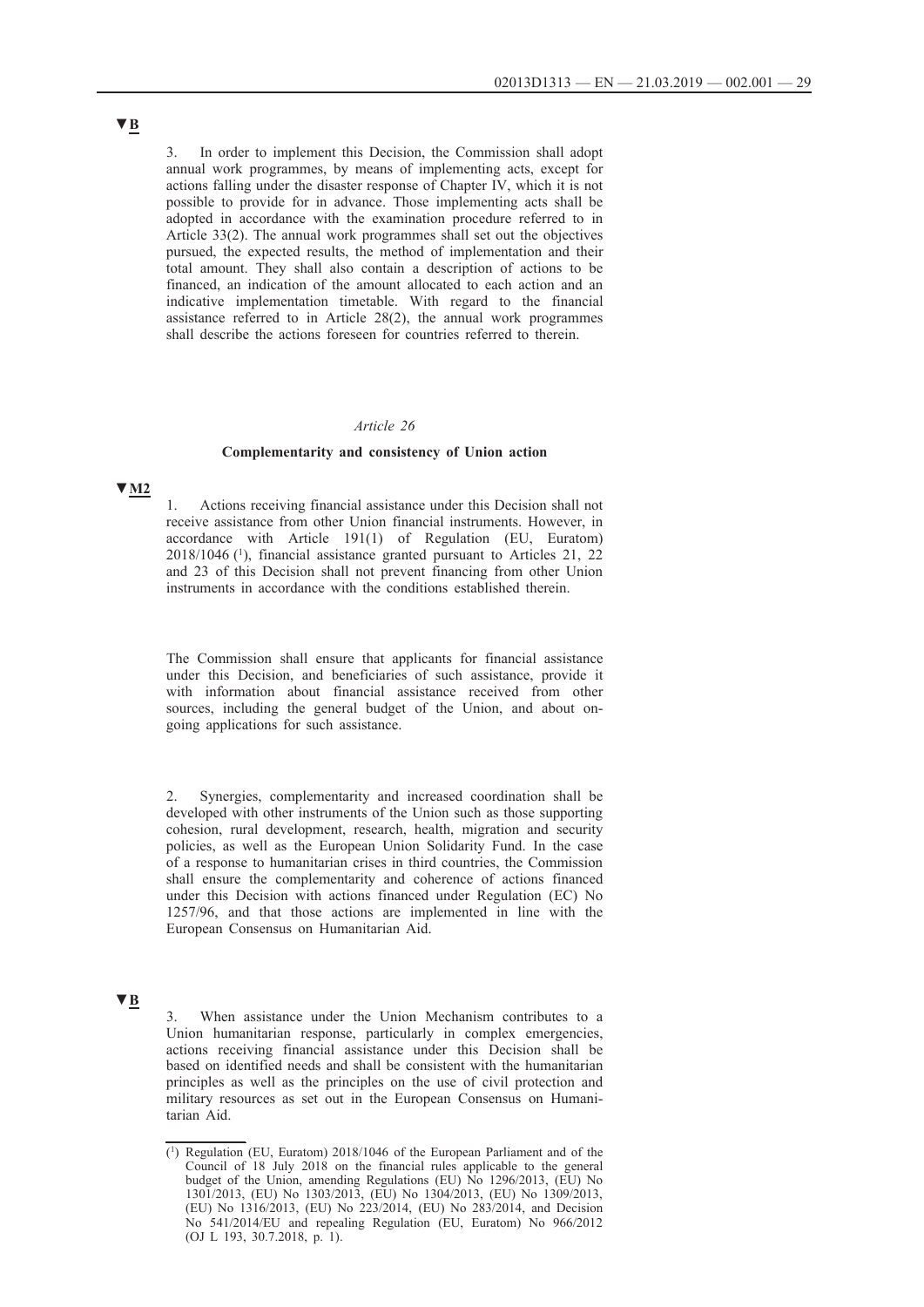### *Article 27*

### **Protection of the financial interests of the Union**

1. The Commission shall take appropriate measures ensuring that, when actions financed under this Decision are implemented, the financial interests of the Union are protected by the application of preventive measures against fraud, corruption and any other illegal activities, by effective checks and, if irregularities are detected, by the recovery of the amounts wrongly paid and, where appropriate, by effective, proportionate and dissuasive administrative and financial penalties.

2. The Commission or its representatives and the Court of Auditors shall have the power of audit, on the basis of documents and on the spot, over all grant beneficiaries, contractors and subcontractors, who have received Union funds under this Decision.

3. The European Anti-Fraud Office (OLAF) may carry out investigations, including on-the-spot checks and inspections, in accordance with the provisions and procedures laid down in Regulation (EU, Euratom) No 883/2013 of the European Parliament and of the Council  $(1)$  and Council Regulation (Euratom, EC) No 2185/96  $(2)$  with a view to establishing whether there has been fraud, corruption or any other illegal activity affecting the financial interests of the Union in connection with a grant agreement or grant decision or a contract funded under this Decision.

4. Without prejudice to paragraphs 1, 2 and 3, cooperation agreements with third countries and with international organisations, contracts, grant agreements and grant decisions, resulting from the implementation of this Decision shall contain provisions expressly empowering the Commission, the Court of Auditors and OLAF to conduct such audits and investigations, according to their respective competences.

#### CHAPTER VI

#### **GENERAL PROVISIONS**

#### *Article 28*

#### **Third countries and international organisations**

### **▼M2**

- 1. The Union Mechanism shall be open to the participation of:
- (a) European Free Trade Association (EFTA) countries which are members of the European Economic Area (EEA), in accordance with the conditions laid down in the EEA Agreement, and other European countries when agreements and procedures so provide;

<sup>(1)</sup> Regulation (EU, Euratom) No 883/2013 of the European Parliament and of the Council of 11 September 2013 concerning investigations conducted by the European Anti-Fraud Office (OLAF) and repealing Regulation (EC) No 1073/1999 of the European Parliament and of the Council and Council Regulation (Euratom) No 1074/1999 (OJ L 248, 18.9.2013, p. 1).

<sup>(2)</sup> Council Regulation (Euratom, EC) No 2185/96 of 11 November 1996 concerning on-the-spot checks and inspections carried out by the Commission in order to protect the European Communities' financial interests against fraud and other irregularities (OJ L 292, 15.11.1996, p. 2).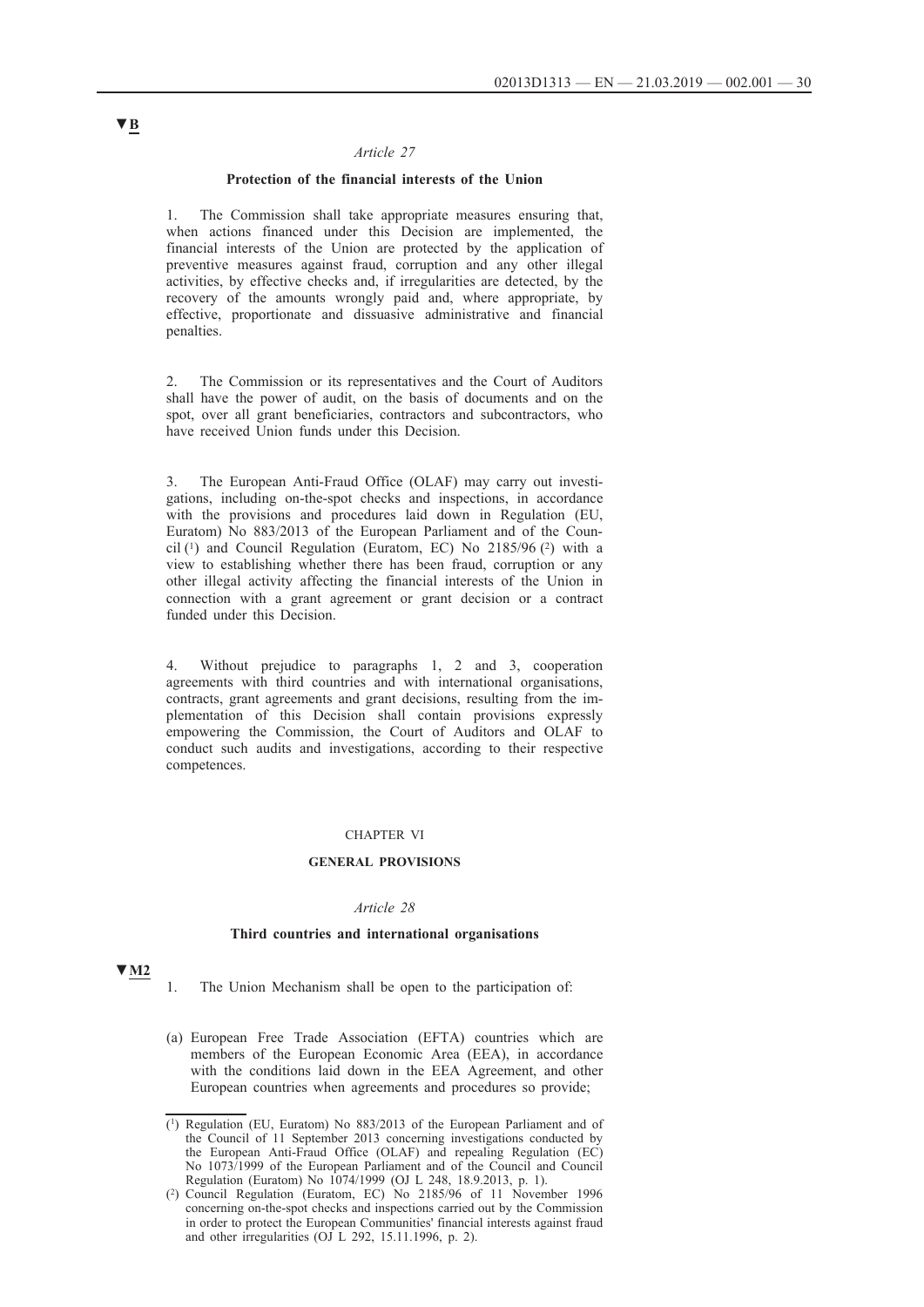(b) acceding countries, candidate countries and potential candidates, in accordance with the general principles and general terms and conditions for the participation of those countries in Union programmes established in the respective Framework Agreements and Association Council Decisions, or similar agreements.

1a. Participation in the Union Mechanism shall include participation in its activities in accordance with the objectives, requirements, criteria, procedures and deadlines provided for in this Decision, and shall be in accordance with the specific conditions laid down in the agreements between the Union and the participating state.

## **▼B**

2. Financial assistance referred to in Article 20 and points (a), (b), (f) and (h) of Article 21(1) may also be granted to candidate countries and potential candidates not participating in the Union Mechanism, as well as to countries that are part of the ENP, to the extent that that financial assistance complements funding available under a future Union legislative act relating to the establishment of the Instrument for Pre-Accession Assistance (IPA II) and a future Union legislative act relating to the establishment of a European Neighbourhood Instrument.

# **▼M2**

3. International or regional organisations, or countries that are part of the European Neighbourhood Policy may cooperate in activities under the Union Mechanism where relevant bilateral or multilateral agreements between those organisations or countries and the Union so allow.

#### **▼B**

#### *Article 29*

#### **Competent authorities**

For the purposes of applying this Decision, Member States shall appoint the competent authorities and inform the Commission accordingly.

### **▼M2**

#### *Article 30*

#### **Exercise of the delegation**

1. The power to adopt delegated acts is conferred on the Commission subject to the conditions laid down in this Article.

2. The power to adopt delegated acts referred to in Article 19(5) and (6) shall be conferred on the Commission until 31 December 2020.

3. The power to adopt delegated acts referred to in Article 21(3) shall be conferred on the Commission for an indeterminate period of time from 21 March 2019.

The delegation of power referred to in Article 19(5) and (6) and Article 21(3) may be revoked at any time by the European Parliament or by the Council. A decision to revoke shall put an end to the delegation of the power specified in that decision. It shall take effect the day following the publication of the decision in the *Official Journal of the European Union* or at a later date specified therein. It shall not affect the validity of any delegated acts already in force.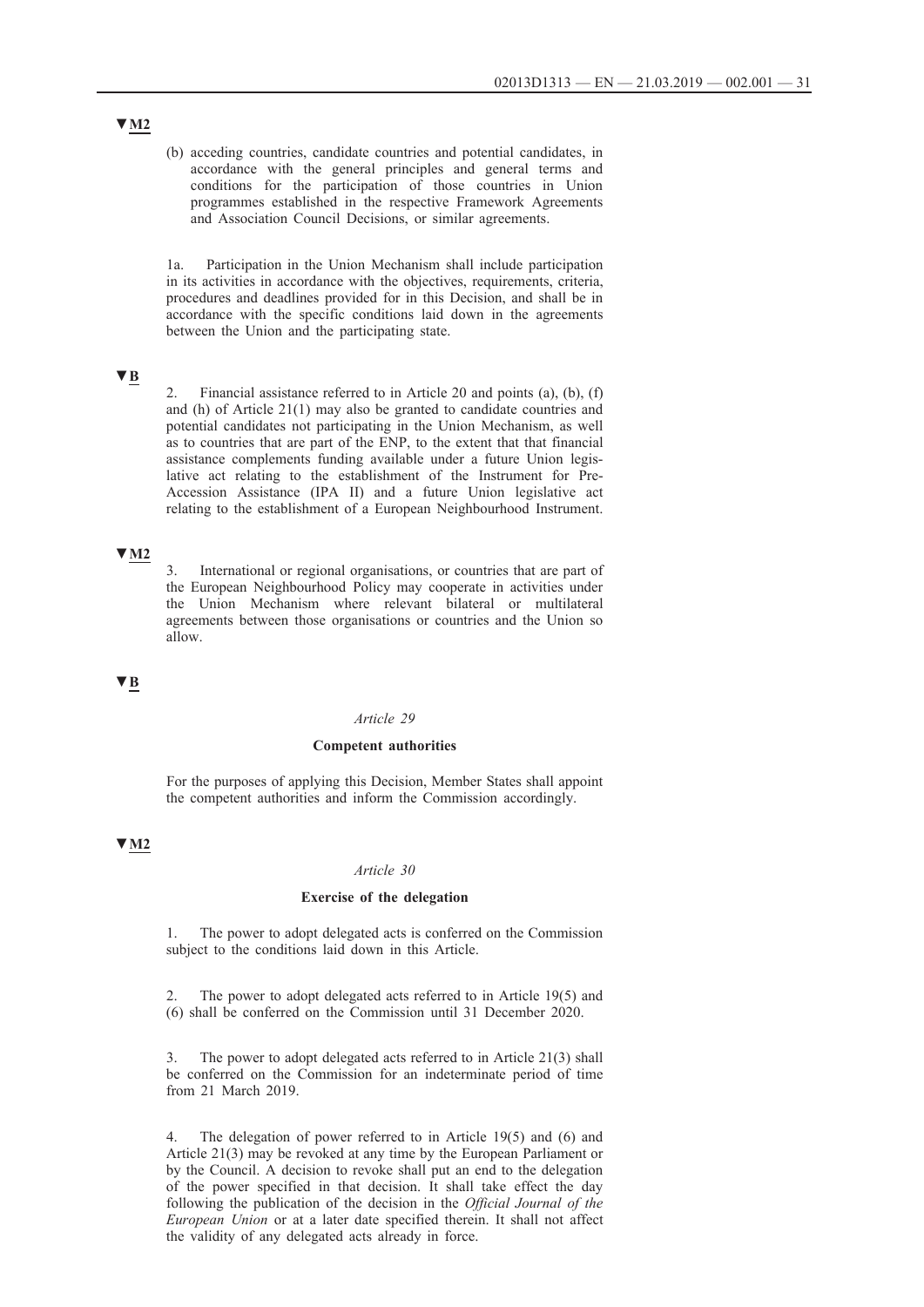5. Before adopting a delegated act, the Commission shall consult experts designated by each Member State in accordance with the principles laid down in the Interinstitutional Agreement of 13 April 2016 on Better Law-Making.

6. As soon as it adopts a delegated act, the Commission shall notify it simultaneously to the European Parliament and to the Council.

7. A delegated act adopted pursuant to Article 19(5) and (6) and Article 21(3) shall enter into force only if no objection has been expressed either by the European Parliament or the Council within a period of two months of notification of that act to the European Parliament and the Council or if, before the expiry of that period, the European Parliament and the Council have both informed the Commission that they will not object. That period shall be extended by two months at the initiative of the European Parliament or of the Council.

### **▼B**

#### *Article 31*

#### **Urgency procedure**

1. Delegated acts adopted under this Article shall enter into force without delay and shall apply as long as no objection is expressed in accordance with paragraph 2. The notification of a delegated act to the European Parliament and to the Council shall state the reasons for the use of the urgency procedure.

2. Either the European Parliament or the Council may object to a delegated act in accordance with the procedure referred to in Article 30(5). In such a case, the Commission shall repeal the act without delay following the notification of the decision to object by the European Parliament or by the Council.

### *Article 32*

#### **Implementing acts**

1. The Commission shall adopt implementing acts on the following matters:

- (a) the interaction of the ERCC with Member States' contact points, as provided for in point (b) of Article 8, Article 15(3) and point (a) of Article 16(3); and the operational procedures for the response to disasters within the Union, as provided for in Article 15, as well as outside the Union, as provided for in Article 16, including identification of relevant international organisations;
- (b) the components of CECIS as well as the organisation of information sharing through CECIS, as provided for in point (b) of Article 8;
- (c) the process for deploying expert teams, as provided for in Article 17;
- (d) the identification of modules, other response capacities and experts as provided for in Article 9(1);
- (e) the operational requirements for the functioning and interoperability of modules, as provided for in Article 9(2), including their tasks, capacities, main components, self-sufficiency and deployment;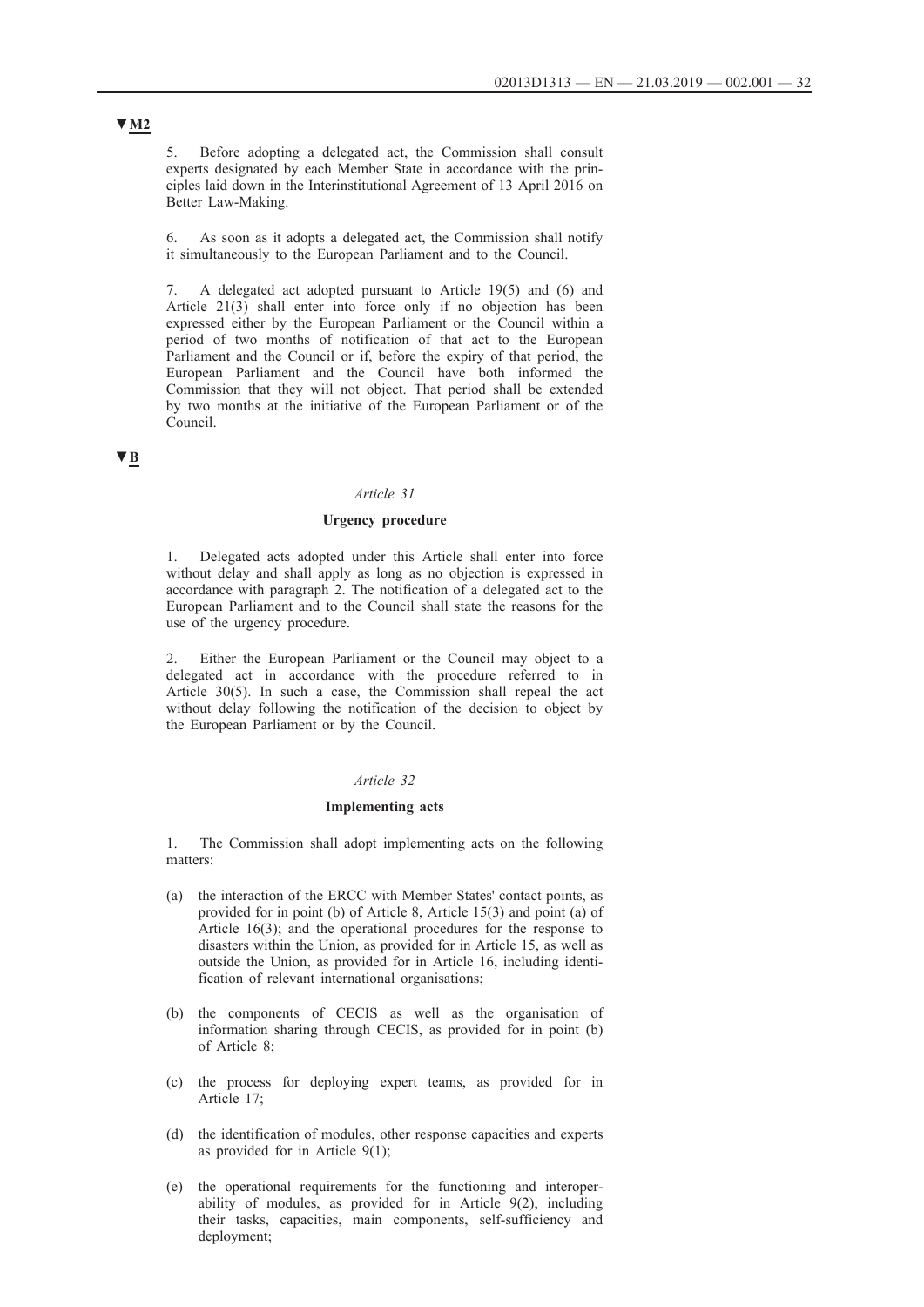(f) the capacity goals, the quality and interoperability requirements and the certification and registration procedure necessary for the functioning of the **►M2** European Civil Protection Pool ◄, as provided for in Article  $\overline{11}$ , as well as the financial arrangements, as provided for in Article 21(2);

#### **▼M2**

- (g) the establishment, management and maintaining of rescEU, as provided for in Article 12, including criteria for deployment decisions, operating procedures as well as the costs as referred to in Article 21(3);
- (h) the establishment and organisation of the Union Civil Protection Knowledge Network, as provided for in Article 13;
- (ha) the categories of low probability risks with a high impact and the corresponding capacities to manage them, as referred to in Article 21(4);
- (hb) the criteria and procedures for recognising long-standing commitment and extraordinary contributions to Union civil protection, as referred to in Article 20a; and

### **▼B**

(i) the organisation of support for the transport of assistance, as provided for in Articles 18 and 23.

2. Those implementing acts shall be adopted in accordance with the examination procedure referred to in Article 33(2).

#### *Article 33*

#### **Committee procedure**

1. The Commission shall be assisted by a committee. That committee shall be a committee within the meaning of Regulation (EU) No 182/2011.

2. Where reference is made to this paragraph, Article 5 of Regulation (EU) No 182/2011 shall apply. Where the Committee delivers no opinion, the Commission shall not adopt the draft implementing act and the third subparagraph of Article 5(4) of Regulation (EU) No 182/2011 shall apply.

### **▼M2**

#### *Article 34*

#### **Evaluation**

1. Actions receiving financial assistance shall be monitored regularly in order to follow their implementation.

2. The Commission shall submit a report to the European Parliament and to the Council on operations and progress made under Articles 11 and 12 every two years. The report shall include information on progress made towards the capacity goals and remaining gaps as referred to in Article 11(2), taking into account the establishment of rescEU capacities in accordance with Article 12. The report shall also provide an overview of the budgetary and cost developments relating to response capacities, and an assessment of the need for further development of those capacities.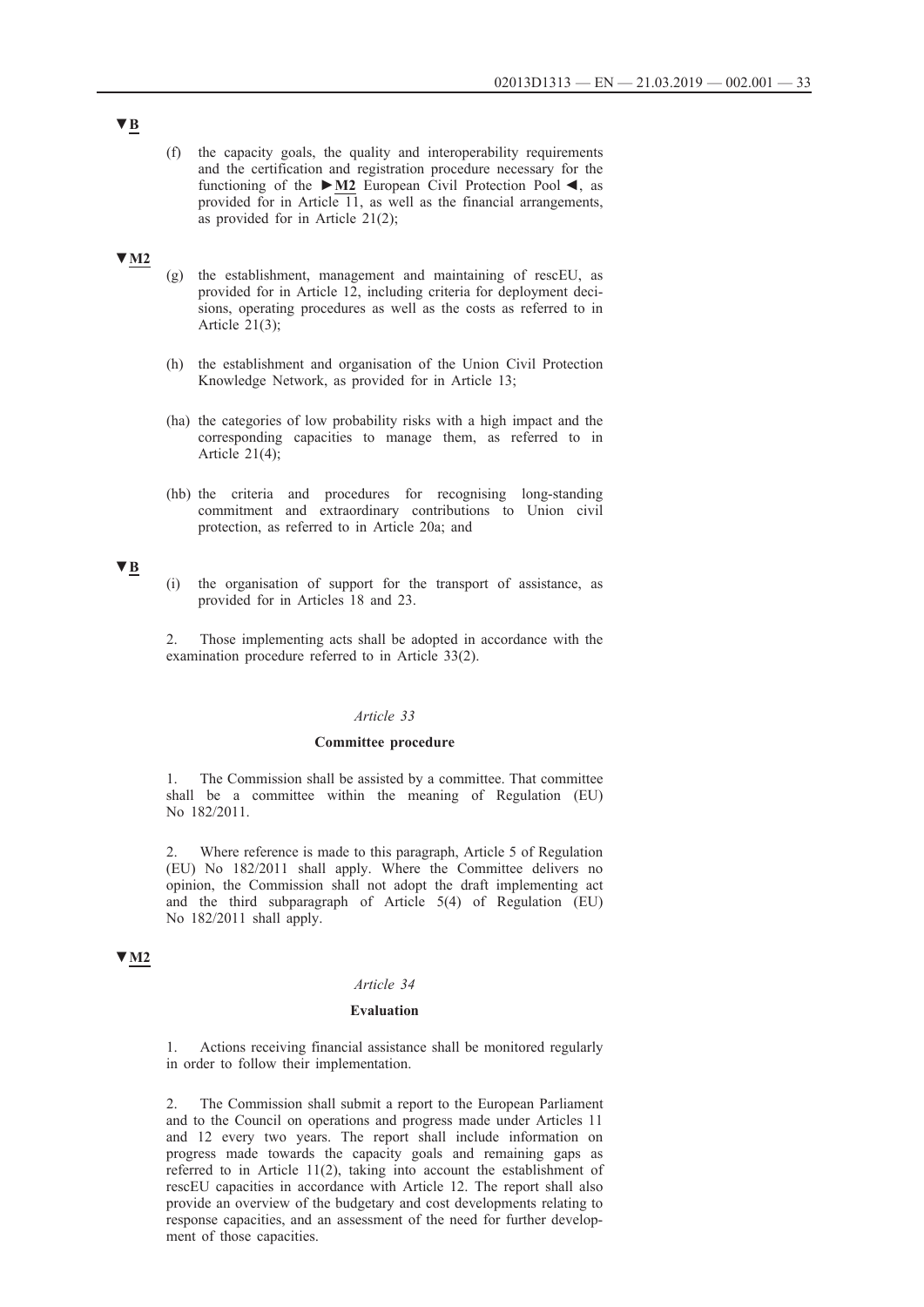# **▼M2**

3. The Commission shall evaluate the application of this Decision and submit a communication on the effectiveness, cost efficiency and continued implementation of this Decision, in particular as regards Article 6(4), and of rescEU capacities, to the European Parliament and to the Council, by 31 December 2023 and every five years thereafter. That communication shall be accompanied, where appropriate, by proposals for amendments to this Decision.

# **▼B**

### CHAPTER VII

### **FINAL PROVISIONS**

### **▼M2**

### *Article 35*

### **Transitional Provisions**

Until 1 January 2025, Union financial assistance may be provided to cover 75 % of the costs necessary to ensure rapid access to national capacities corresponding to those defined in accordance with Article 12(2). For that purpose, direct grants may be awarded by the Commission to Member States without a call for proposals.

The capacities referred to in the first paragraph shall be designated as rescEU capacities until the end of this transitional period.

By way of derogation from Article 12(6), the decision on the deployment of the capacities referred to in the first paragraph shall be taken by the Member State that made them available as rescEU capacities. When domestic emergencies, force majeure or, in exceptional cases, serious reasons prevent a Member State from making those capacities available for a specific disaster, that Member State shall inform the Commission as soon as possible by referring to this Article.

### **▼B**

#### *Article 36*

#### **Repeal**

Decision 2007/162/EC, Euratom and Decision 2007/779/EC, Euratom are repealed. References to the repealed Decisions shall be construed as references to this Decision and shall be read in accordance with the correlation table in Annex II to this Decision.

### *Article 37*

#### **Entry into force**

This Decision shall enter into force on the day following that of its publication in the *Official Journal of the European Union*. It shall apply from 1 January 2014.

# $\sqrt{M2}$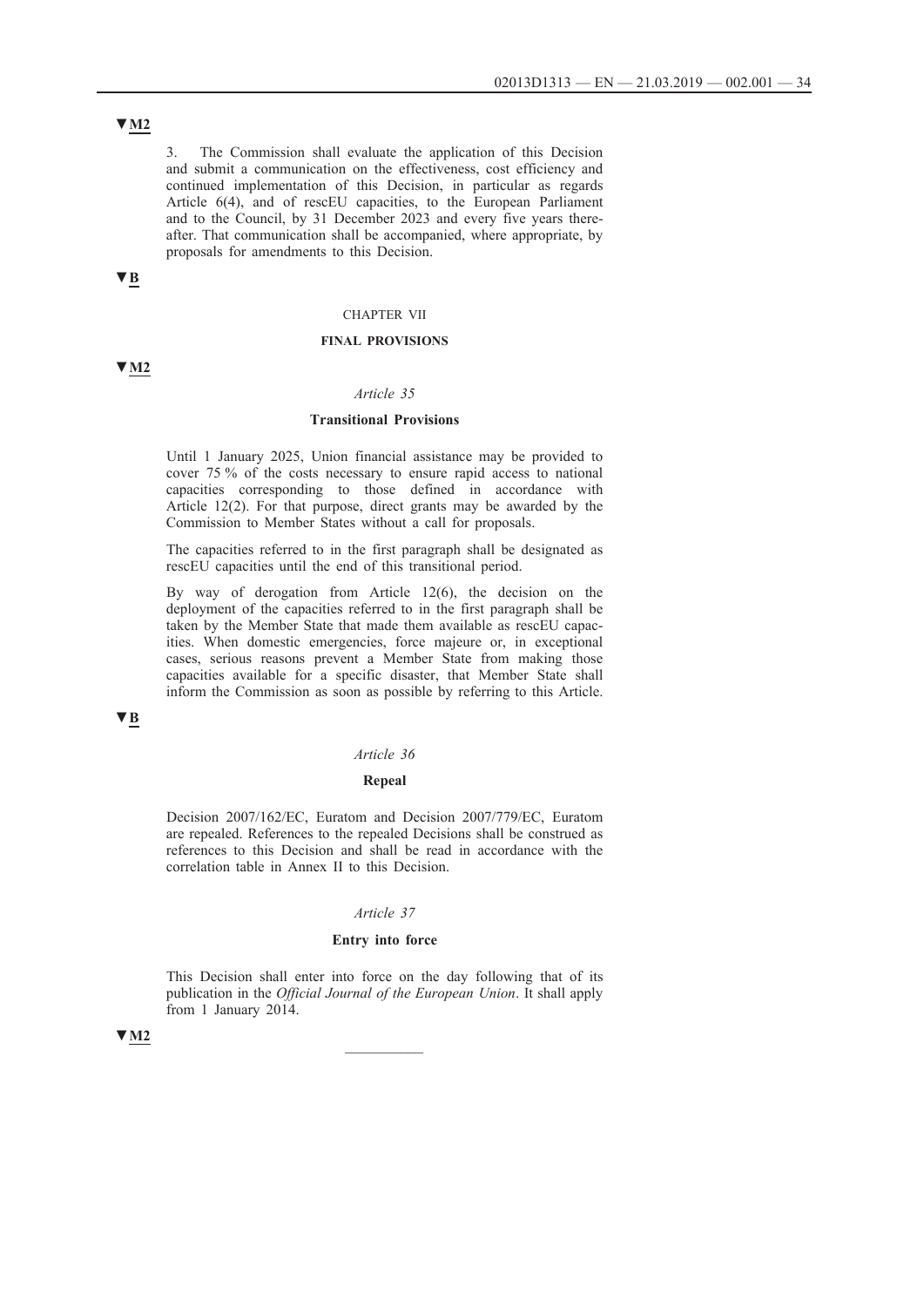### *ANNEX I*

### **Percentages for allocation of the financial envelope for the implementation of the Union Mechanism referred to in Article 19(1)**

| Prevention:   | $20\% +1.8$ percentage points  |
|---------------|--------------------------------|
| Preparedness: | 50 % $+/-$ 8 percentage points |
| Response:     | $30\% +1.8$ percentage points  |

#### **Principles**

When implementing this Decision, the Commission shall give priority to actions for which this Decision sets a deadline within the period leading to the expiry of that deadline, with the objective of meeting the deadline in question.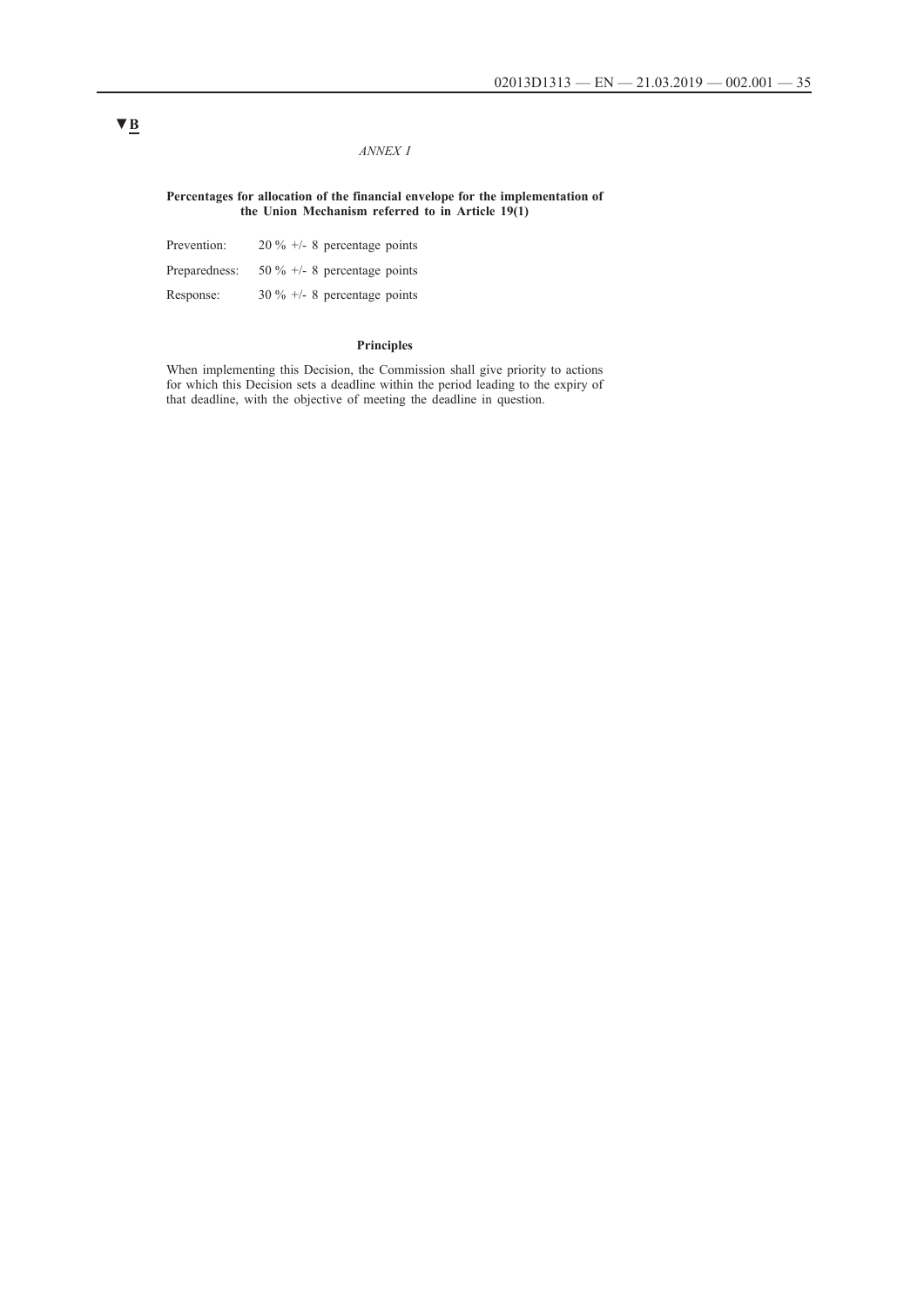### *ANNEX IA*

#### **Categories of costs that may be eligible in relation to the calculation of total estimated costs in accordance with article 21(3)**

- 1. Equipment costs
- 2. Maintenance costs, including repair costs
- 3. Insurance costs
- 4. Training costs
- 5. Warehousing costs
- 6. Registration and certification costs
- 7. Cost of consumables
- 8. Cost of personnel required to ensure the availability and deployability of rescEU capacities.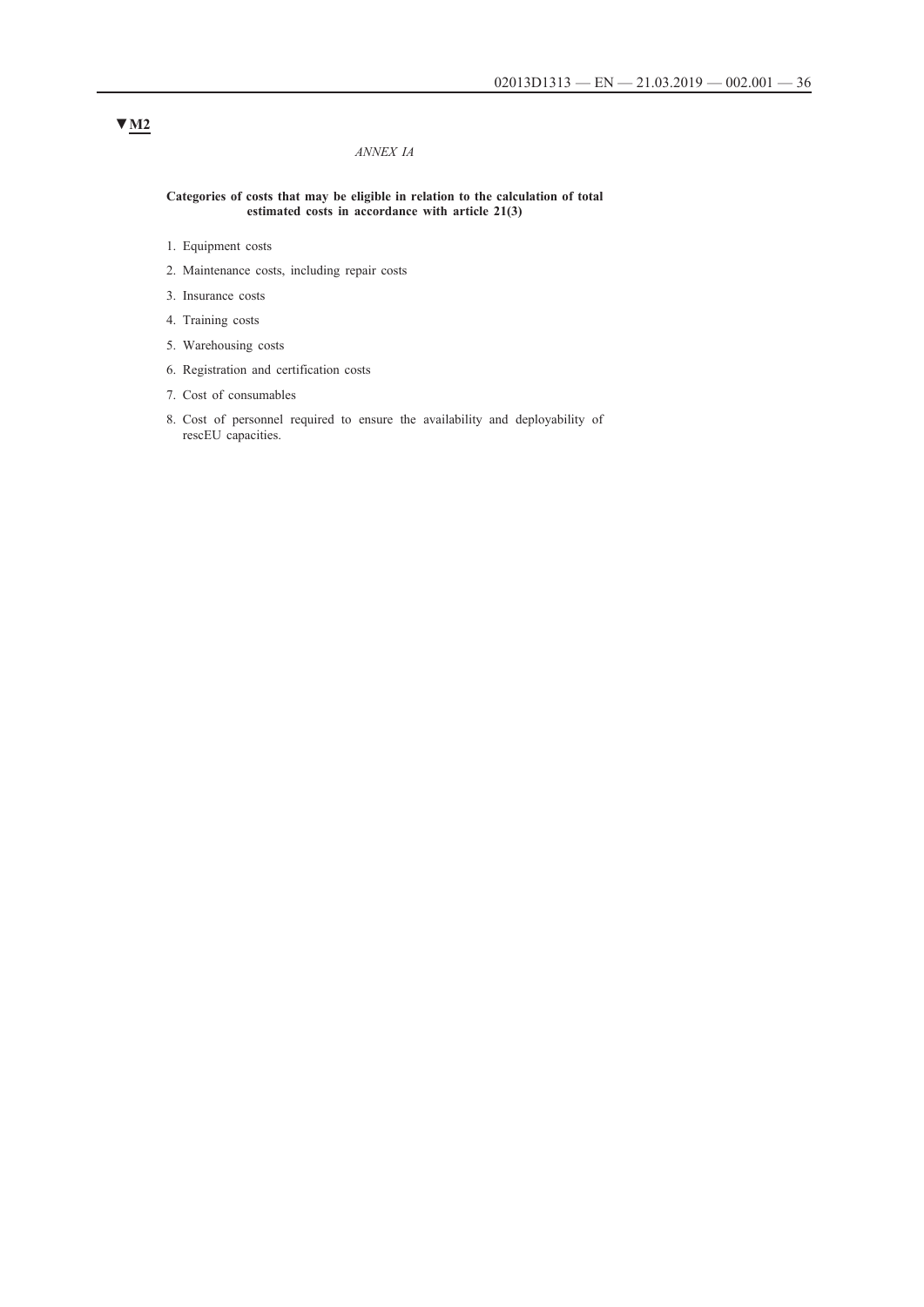# *ANNEX II*

# **Correlation table**

| Council Decision 2007/162 EC, Euratom | Council Decision 2007/779 EC, Euratom | This Decision                                                                   |  |
|---------------------------------------|---------------------------------------|---------------------------------------------------------------------------------|--|
| Article $1(1)$                        |                                       |                                                                                 |  |
| Article 1 (2)                         |                                       | Article $1(4)$                                                                  |  |
| Article $1(3)$                        |                                       |                                                                                 |  |
| Article $1(4)$                        | Article $1(2)$                        | Article $2(2)$                                                                  |  |
|                                       | Article $1(1)$                        |                                                                                 |  |
|                                       | Article 1 (2), first subparagraph     | Article $1(2)$                                                                  |  |
|                                       | Article 1 (2), second subparagraph    | Article $1(5)$                                                                  |  |
| Article $2(1)$                        |                                       | Article $2$ (1), point (a)                                                      |  |
| Article $2(2)$                        |                                       | Article $2$ (1), point (b)                                                      |  |
| Article $2(3)$                        |                                       | Article $1(6)$                                                                  |  |
|                                       | Article 2, point $(1)$                |                                                                                 |  |
|                                       | Article 2, point (2)                  | Article $13$ (1), point (a)                                                     |  |
|                                       | Article 2, point $(3)$                | Article 20, point (b)                                                           |  |
|                                       | Article 2, point (4)                  | Article 8, point (d)                                                            |  |
|                                       | Article 2, point (5)                  | Article 7 and Article 8, point (a)                                              |  |
|                                       | Article 2, point (6)                  | Article 8, point (b)                                                            |  |
|                                       | Article 2, point (7)                  | Article 8, point (c)                                                            |  |
|                                       | Article 2, point (8)                  | Article $18(1)$                                                                 |  |
|                                       | Article 2, point (9)                  | Article $18(2)$                                                                 |  |
|                                       | Article 2, point (10)                 | Article $16(7)$                                                                 |  |
|                                       | Article 2, point $(11)$               |                                                                                 |  |
| Article 3                             | Article 3                             | Article 4                                                                       |  |
| Article $4(1)$                        |                                       | Article 20 and Article 21                                                       |  |
| Article $4$ (2), point (a)            |                                       | Article 22, point (a)                                                           |  |
| Article $4$ (2), point (b)            |                                       | Article 22, point (b), and Article 23<br>$(1)$ , points $(a)$ , $(b)$ and $(c)$ |  |
| Article $4$ (2), point (c)            |                                       | Article $23$ (1), point (d)                                                     |  |
| Article $4(3)$                        |                                       | Article $23$ (2) and (4)                                                        |  |
| Article $4(4)$                        |                                       | Article $32$ (1), point (i)                                                     |  |
|                                       | Article $4(1)$                        | Article $9(1)$                                                                  |  |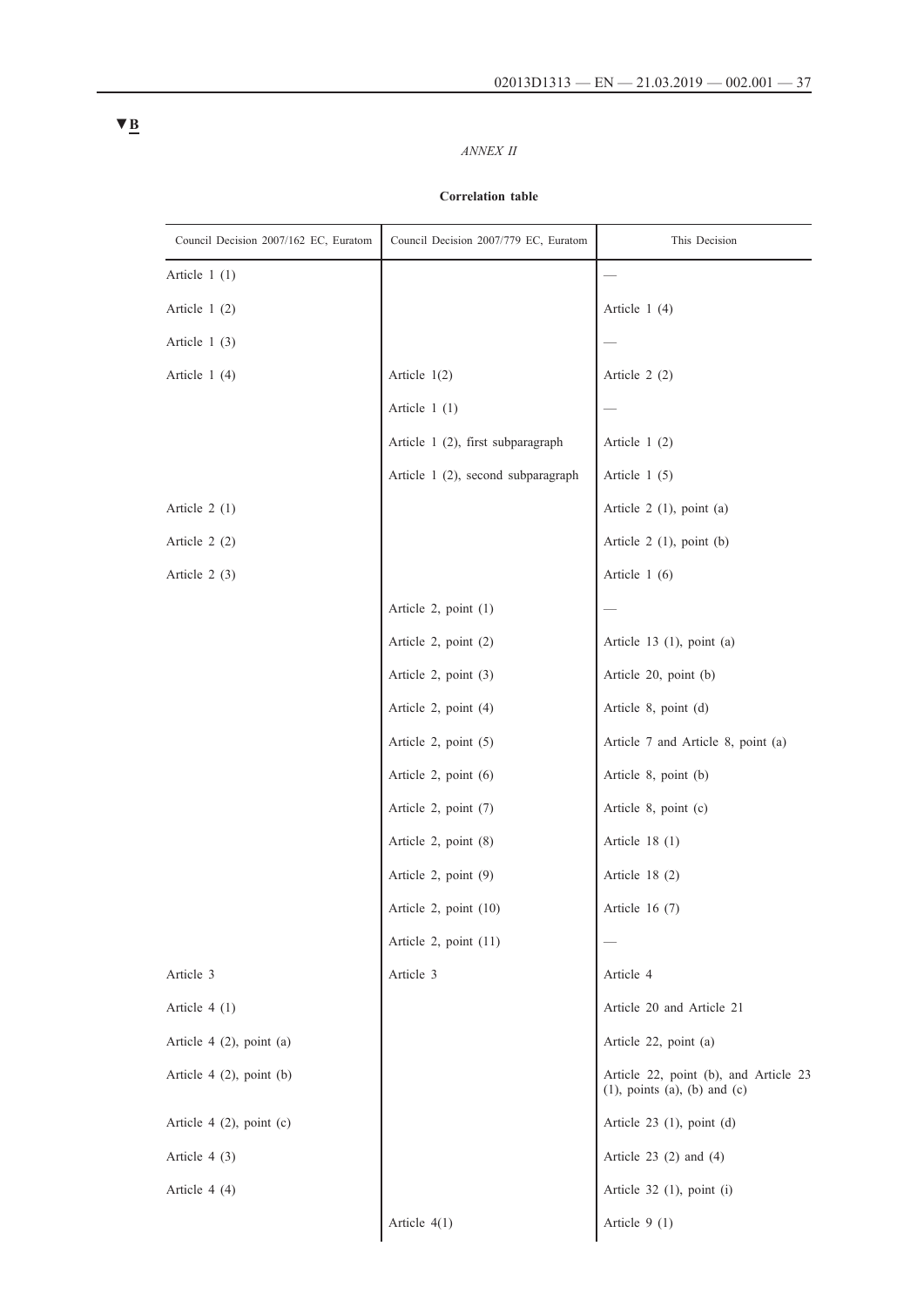| Council Decision 2007/162 EC, Euratom | Council Decision 2007/779 EC, Euratom    | This Decision                                       |  |
|---------------------------------------|------------------------------------------|-----------------------------------------------------|--|
|                                       | Article $4(2)$                           | Article $9(3)$                                      |  |
|                                       | Article $4(3)$                           | Article $9(1)$ and $(2)$                            |  |
|                                       | Article $4(4)$                           | Article $9(4)$                                      |  |
|                                       | Article $4(5)$                           | Article $9(5)$                                      |  |
|                                       | Article $4(6)$                           | Article $9(6)$                                      |  |
|                                       | Article $4(7)$                           | Article $9(9)$                                      |  |
|                                       | Article $4(8)$                           | Article $9(7)$                                      |  |
| Article 5                             |                                          | Article 24                                          |  |
|                                       | Article 5, point (1)                     | Article 8, point (a)                                |  |
|                                       | Article 5, point (2)                     | Article 8, point (b)                                |  |
|                                       | Article 5, point (3)                     | Article 8, point (c)                                |  |
|                                       | Article 5, point (4)                     | Article 8, point (d)                                |  |
|                                       | Article 5, point (5)                     | Article $13$ (1), point (a)                         |  |
|                                       | Article 5, point (6)                     |                                                     |  |
|                                       | Article 5, point (7)                     | Article $13$ (1), point (d)                         |  |
|                                       | Article 5, point (8)                     | Article 13 $(1)$ , point $(f)$                      |  |
|                                       | Article 5, point (9)                     | Article 18                                          |  |
|                                       | Article 5, point $(10)$                  | Article 8, point (e)                                |  |
|                                       | Article 5, point (11)                    | Article 8, point (g)                                |  |
| Article $6(1)$                        |                                          | Article $25(1)$                                     |  |
| Article $6(2)$                        |                                          | Article $25(2)$                                     |  |
| Article $6(3)$                        |                                          | Article 25 (3), third and fourth<br>sentences       |  |
| Article $6(4)$                        |                                          |                                                     |  |
| Article $6(5)$                        |                                          | Article 25<br>$(3)$ , first and second<br>sentences |  |
| Article $6(6)$                        |                                          |                                                     |  |
|                                       | Article 6                                | Article 14                                          |  |
| Article 7                             |                                          | Article $28(1)$                                     |  |
|                                       | Article $7(1)$                           | Article $15(1)$                                     |  |
|                                       | Article $7(2)$                           | Article $15(3)$                                     |  |
|                                       | Article $7(2)$ , point (a)               | Article $15$ (3), point (a)                         |  |
|                                       | Article $7$ (2), point (c)               | Article $15$ (3), point (b)                         |  |
|                                       | Article $7(2)$ , point (b)               | Article 15 $(3)$ , point $(c)$                      |  |
|                                       | Article 7 (3), first and third sentences | Article 15 (4) and Article 16 (6)                   |  |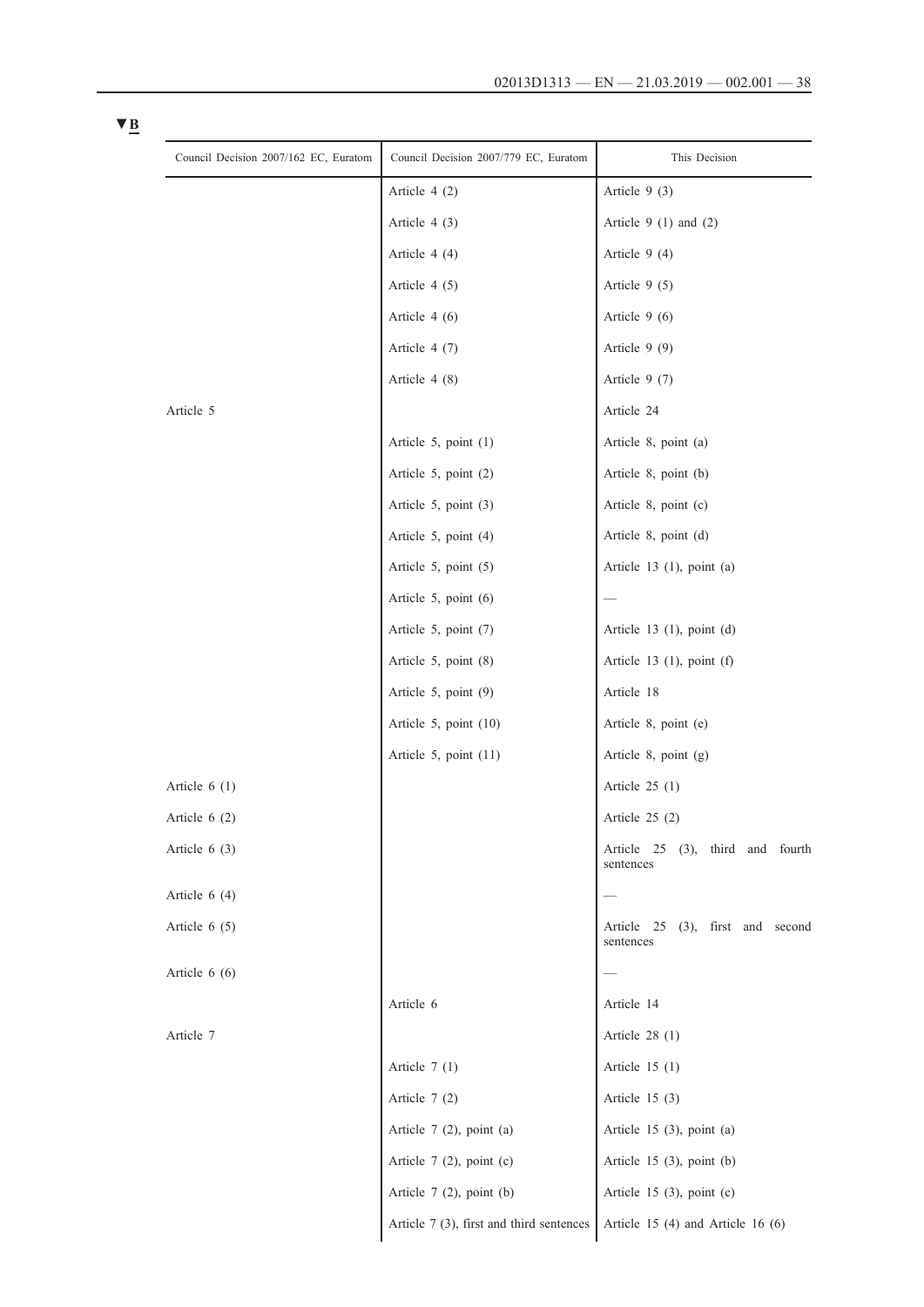| Council Decision 2007/162 EC, Euratom | Council Decision 2007/779 EC, Euratom | This Decision                                   |
|---------------------------------------|---------------------------------------|-------------------------------------------------|
|                                       | Article $7(4)$                        | Article $15(5)$                                 |
|                                       | Article $7(5)$                        |                                                 |
|                                       | Article $7(6)$                        | Article $17$ (3), first sentence                |
| Article 8                             |                                       | Article 26                                      |
|                                       | Article 8 (1) first subparagraph      | Article $16(1)$                                 |
|                                       | Article 8 (1), second subparagraph    | Article 16 (2), first sentence                  |
|                                       | Article 8 (1), third subparagraph     |                                                 |
|                                       | Article 8 (1), fourth subparagraph    |                                                 |
|                                       | Article 8 (2)                         | Article $16(4)$                                 |
|                                       | Article $8(3)$                        |                                                 |
|                                       | Article $8(4)$ , point $(a)$          | Article 16 $(3)$ , point $(a)$                  |
|                                       | Article $8(4)$ , point (b)            | Article 16 $(3)$ , point $(c)$                  |
|                                       | Article $8(4)$ , point (c)            | Article 16 $(3)$ , point $(d)$                  |
|                                       | Article $8(4)$ , point $(d)$          | Article 16 $(3)$ , point $(e)$                  |
|                                       | Article $8(5)$                        | Article $16(8)$                                 |
|                                       | Article 8 (6), first subparagraph     | Article 17 (1) and Article 17 (2),<br>point (b) |
|                                       | Article 8 (6), second subparagraph    | Article 17 (3), second sentence                 |
|                                       | Article 8 (7), first subparagraph     |                                                 |
|                                       | Article 8 (7), second subparagraph    | Article 16 (2), second sentence                 |
|                                       | Article 8 (7), third subparagraph     | Article $16(9)$                                 |
|                                       | Article 8 (7), fourth subparagraph    | Article 16 (11)                                 |
|                                       | Article 8 (7), fifth subparagraph     |                                                 |
|                                       | Article 8 (8)                         | Article 16 (10)                                 |
|                                       | Article $8$ (9), point (a)            | Article 16 (12)                                 |
|                                       | Article $8$ (9), point (b)            | Article 16 (13)                                 |
| Article 9                             |                                       | Article $16(2)$                                 |
|                                       | Article 9                             | Article 18                                      |
| Article 10                            |                                       | Article $19(3)$                                 |